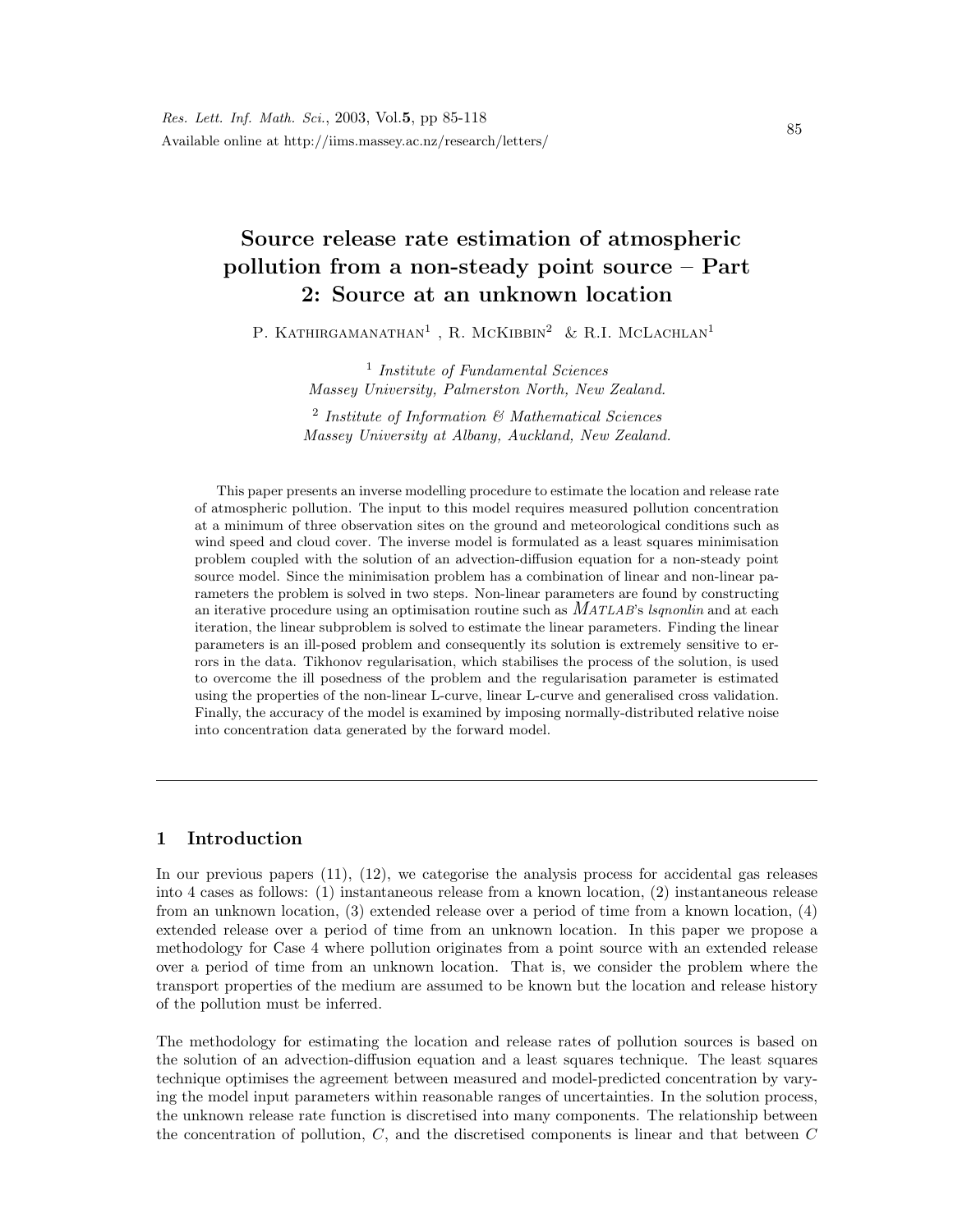and the location parameters is non-linear. Therefore the problem involves estimating both nonlinear and linear parameters. In one of our previous papers (12) it has been shown that estimating linear parameters (release rates) for given non-linear parameters (location) is a linear ill-posed problem. Therefore estimating release rates from a source of unknown location is a non-linear ill-posed problem. This problem is further complicated by inexact information. In reality, the data contains measurement errors, so the true solution will not fit the data. Also the meteorological parameters are not known exactly. In this model, these values are assumed to be uniform and constant; however in reality, they do vary in space and time and are difficult to model accurately.

We shall use Tikhonov's regularisation to overcome the ill-posedness of the problem. In this method, the sum of two components is minimised: a norm of data misfit and a norm of linear model parameters. Balancing the two components is controlled by a regularisation parameter. We solve the problem by constructing an iterative procedure for the nonlinear parameters, where at each iteration a linear problem is solved. We have slightly modified the L-curve criterion developed by Hansen (8) for linear ill-posed inverse problems to our nonlinear problem. We use this criterion as well as Wahhba's (2) 'leaving-out-one' lemma to estimate the optimal value of the regularisation parameter for this problem.

## 2 The Inverse Model

A Cartesian co-ordinate system  $(X, Y, Z)$  is used with the X-axis oriented in the direction of the mean wind, the Y -axis in the horizontal cross-wind direction, and the Z-axis oriented in the vertical direction as in Figure 28. In the estimation of the source term parameter problem, the location and release rate of the pollutant at source are not available, but the concentration of pollutant distribution at some down-stream locations such as  $P = (X_0, Y_0, 0), Q = (X_0 + x_1, Y_0 + y_1, 0),$ and  $R = (X_0 + x_2, Y_0 + y_2, 0)$  are available, where  $X_0, Y_0$  are unknown and  $x_1, x_2, y_1$  and  $y_2$  are known. Our goal here is to estimate the release rate  $q(t)$  of the pollution and its location such as  $X_0, Y_0$  and H. Here, H is a height of the source of a pollution from the ground.

We use the concentration measurements at the down-stream location  $P, Q, R$  along with the equation

$$
C = \int_0^t \frac{q(\tau)}{8\pi^{\frac{3}{2}} \left(K_x K_y K_z\right)^{\frac{1}{2}} (t-\tau)^{\frac{3}{2}}} \times \exp\left[-\frac{\left(X - U(t-\tau)\right)^2}{4K_x (t-\tau)} - \frac{Y^2}{4K_y (t-\tau)}\right] \times \left(\exp\left[-\frac{\left(Z - H\right)^2}{4K_z (t-\tau)}\right] + \exp\left[-\frac{\left(Z + H\right)^2}{4K_z (t-\tau)}\right]\right) d\tau \tag{2.36}
$$

to estimate the source release rate and its location. This is an inverse problem. Source release rate estimation is an ill-posed problem. Even if the measured data are error free, the solution to the release rate estimation problem is not stable. In order to stabilise the solution, regularisation methods must be used. Measured concentration data usually contain measurement errors. As a result,  $q(t)$ ,  $X_0$ ,  $Y_0$  and H recovered by this inverse analysis are not exact and are only estimates within the measurement and regularisation errors.

The concentration of pollutant at a point  $(X_0, Y_0, 0)$  can be expressed as

$$
C(X_0, Y_0, 0, t) = \int_0^t K(t, \tau) q(\tau) d\tau,
$$
\n(2.37)

where the kernel  $K(t, \tau)$  is

$$
K(t,\tau) = \frac{\exp\left[-\frac{(X_0 - U(t-\tau))^2}{4K_x(t-\tau)} - \frac{Y_0^2}{4K_y(t-\tau)} - \frac{H^2}{4K_z(t-\tau)}\right]}{4\pi^{\frac{3}{2}}(K_xK_yK_z)^{\frac{1}{2}}(t-\tau)^{\frac{3}{2}}}.
$$
(2.38)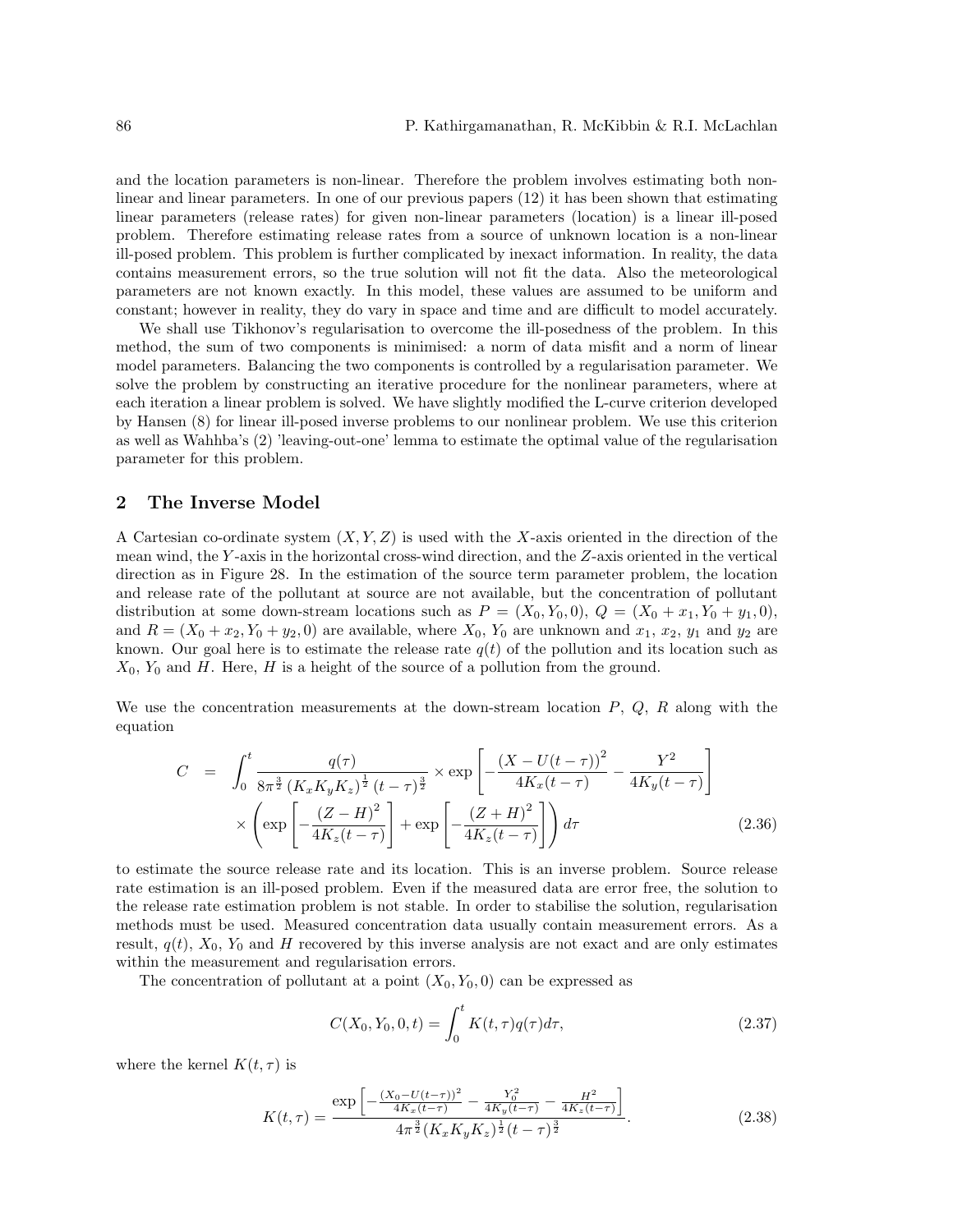

Figure 28: Illustration of the inverse problem

### 2.1 The least-squares formulation

It is assumed that  $n + 1$  concentration values  $C_i = C(X_0, Y_0, 0, t_i)$  are measured at the point  $(X_0, Y_0, 0)$  at equal time intervals between  $t_0 = \tau_0$  and  $t_n = \tau_m$ . The simplest way to proceed is to solve (2.37) on a mesh with uniform spacing. We suppose that we wish to determine the source release at times  $\tau_0 = 0, \ldots, \tau_m = t_n$ , where  $m < n$  since the number of parameters to be estimated should be no greater than the number of data points. Discretising (2.36) by the trapezoidal rule gives the system of equations

$$
\mathbf{c} = \mathbf{A}(\mathbf{p})\mathbf{q} \tag{2.39}
$$

where  $\mathbf{c} = [C(0), \ldots, C(t_n)]^T$ ,  $A_{ij} = K(t_i, \tau_j) \beta_{ij}$ ,  $\mathbf{q} = [q(\tau_0), \ldots, q(\tau_m)]^T$  and  $\mathbf{p} = [X_0, Y_0, H]^T$ , and where  $\beta_{ij}$  is a quadrature weight. Generally, minimising an objective function solves inverse problems. Now the problem for estimating the release rate q and the location p is

$$
\text{minimise} \quad Z(\mathbf{q}, \mathbf{p}) = \|A(\mathbf{p})\mathbf{q} - \mathbf{c}\|_2^2,\tag{2.40}
$$

where  $A(\mathbf{p})\mathbf{q}$ , **c** are vectors containing the estimated and measured concentrations respectively, **p** is the vector of unknown non-linear parameters identifying the source location, and q is the vector of unknown linear parameters identifying the source release rates. The estimated concentrations are obtained from the solution of the forward problem using estimates of unknown parameter values.

Since the minimisation problem given in  $(2.40)$  has a combination of linear q and non-linear parameters p, we separate the solution process into two steps. We find the non-linear parameter p by constructing an iterative procedure, where at each iteration a linear sub-problem is solved to estimate the linear parameter q corresponding to that particular value of p. In Chapter 5 we solved the same problem given in (2.40) for a known value of p. It was shown that the problem is ill-posed and we therefore used Tikhonov's regularisation to solve the problem. This means that the linear sub-problem inside the nonlinear iteration is an ill-posed problem.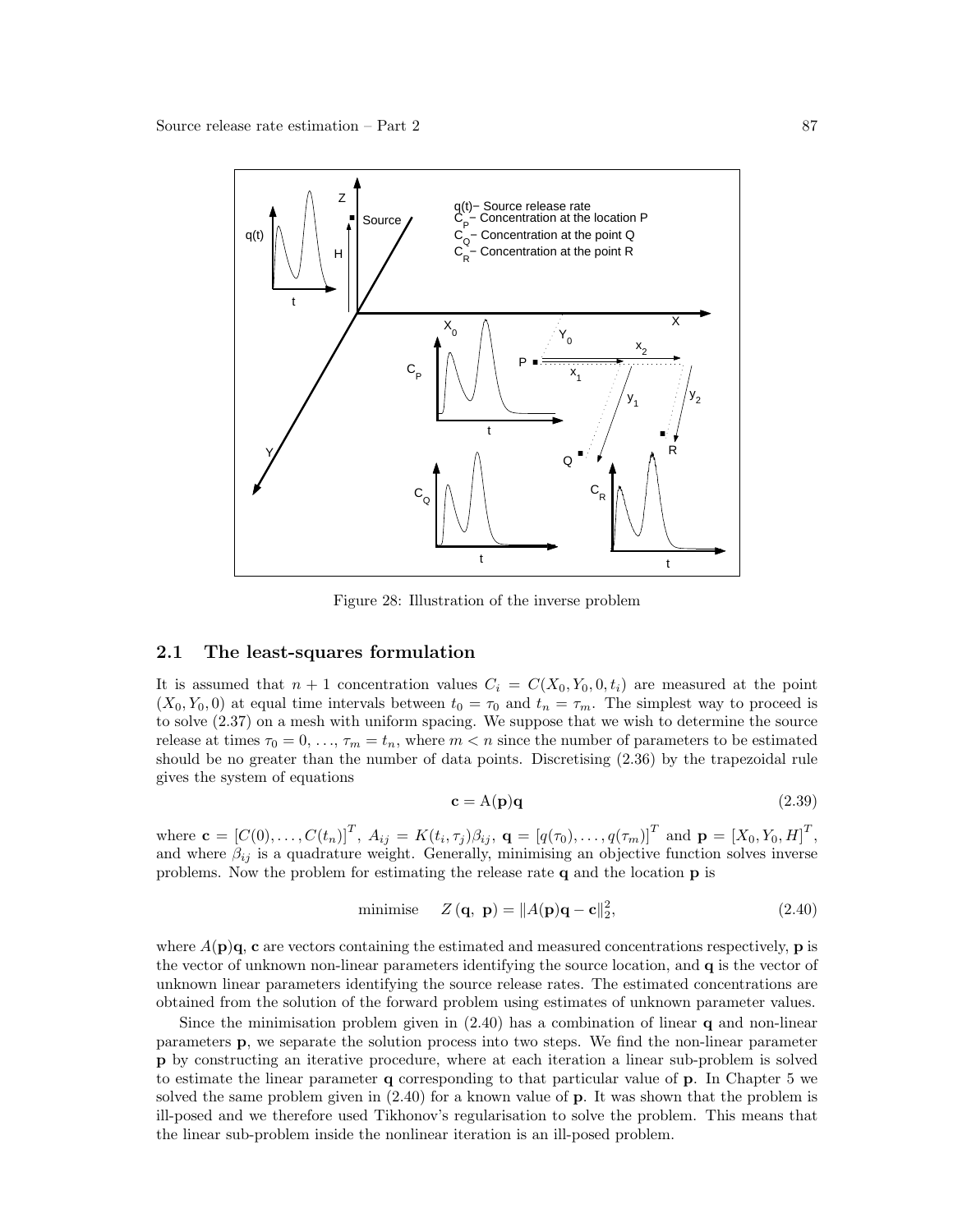

Figure 29: Error in Tikhonov's regularisation method

## 2.2 Regularized least squares

Tikhonov's regularization replaces the ill-posed problem with the well-posed problem by imposing a bound on the solution. With Tikhonov's regularisation, we introduce the regularised objective function

$$
Z(\mathbf{q}, \mathbf{p}) = ||A(\mathbf{p})\mathbf{q} - \mathbf{c}||_2^2 + \lambda^2 ||L\mathbf{q}||_2^2,
$$
  
=  $\phi_d + \lambda^2 \phi_m,$  (2.41)

here,  $\phi_d = ||A(\mathbf{p})\mathbf{q} - \mathbf{c}||_2^2$  is the residual norm (or data misfit function), and  $\phi_m = ||L\mathbf{q}||_2^2$  is the solution norm. We will be interested in the function  $Z(\mathbf{q}, \mathbf{p})$  and its local and global minima with respect to  $(q, p)$  for different values of the regularisation parameter  $\lambda$ . Note that the objective function  $Z$  is the 2-norm of the following system of equations

$$
\left[\begin{array}{c} A(\mathbf{p}) \\ \lambda L \end{array}\right] \mathbf{q} = \left[\begin{array}{c} \mathbf{c} \\ 0 \end{array}\right],\tag{2.42}
$$

where L is the regularisation operator and  $\lambda$  is the regularisation parameter that controls the relative strength of  $L$ , i.e. it compromises between the accuracy and the stability of the solution. The most common form of regularisation operator is

$$
||L\mathbf{q}||^2 \approx \int_0^{t_n} \left(\frac{d^N q}{d\tau^N}\right)^2 d\tau.
$$
 (2.43)

The most popular choice for obtaining a smooth solution is  $N = 2$  (17). We also found in previous chapters that  $N = 2$  gives the best combination of good fit to the data and the smooth solution. When  $N = 2$ , the second derivative of the solution is minimised and therefore L is given by

$$
L = \begin{pmatrix} 1 & -2 & 1 & 0 & 0 & \dots \\ 0 & 1 & -2 & 1 & 0 & \dots \\ 0 & 0 & 1 & -2 & 1 & \dots \\ \vdots & \vdots & \vdots & \vdots & \vdots & \vdots \end{pmatrix} \in \mathbf{R}^{(m-1)\times(m+1)}.
$$

The total true error of this method has the form shown in Figure 29. The error due to regularisation approaches zero as  $\lambda \to 0$ , while the error due to noise in the data increases as  $\lambda \to 0$ . Selection of the optimal regularisation parameter is based on minimising the total error. In a real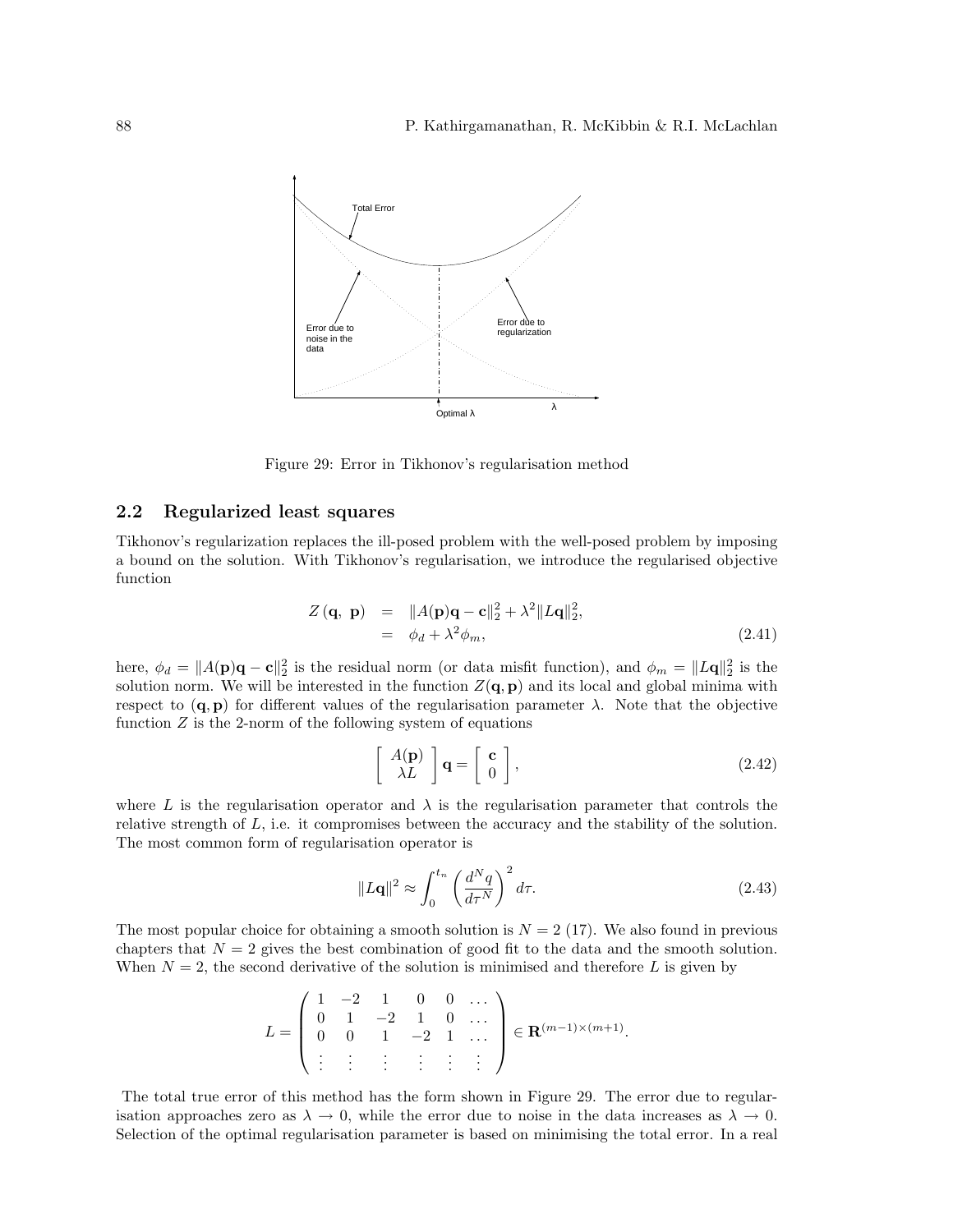situation, we do not know the true error and therefore the curves in Figure 29 cannot be computed unless we know the exact solution. Therefore we have to find a strategy for the choice of the regularisation parameter. In the following section we explore the use of different techniques to find the regularisation parameter.

## 3 Selection of the regularization parameter

The non-linear problem (2.41) is different from the linear problem (12) in several ways. First, we can't use only linear algebra to determine the minima of Z. Second, the non-linear objective Z may have more than one minimum for each value of  $\lambda$ . In the course of my research I developed a number of different algorithms, each of which is applied to many test cases. The implementation of all the algorithms has a number of features in common. First, we frequently have to determine local minima of  $Z(\mathbf{q}, \mathbf{p})$  for a given  $\lambda$ . In all my algorithms this is done by exploiting the fact that some of the variables, namely  $q$ , appear in  $(2.41)$  linearly and hence can be determined using simple linear algebra: for given values of **p** and  $\lambda$  we define  $q(p, \lambda)$  as the value which minimizes  $Z(q, p)$ . This is computed in directly in MATLAB as the least-squares solution of (2.41). For the computation of the local minimum of  $Z(\mathbf{q}, \mathbf{p})$  closest to a given point  $(\mathbf{q}, \mathbf{p})$  I then relied exclusively on MATLAB 's routine lsqnonlin. However, this is speeded up enormously because, after the elimination of q using linear algebra, only three non-linear variables  $(p = [X_0, Y_0, H])$  remain.

## 3.1 Method 1- variable  $\lambda$

As discussed earlier, for computing the non-linear parameter  $\bf{p}$ , we solve (2.41) by constructing an iterative minimisation procedure, within each iteration of which a linear problem is solved to find q. We use the *MATLAB* optimisation routine *lsgnonlin* for the iteration of the minimisation procedure, and at each iteration we make use of the L-curve criterion from the linear inverse theory to estimate the regularisation parameter. However, by experiment we found that this approach leads to an oscillation in values of  $\lambda$ , as shown in Figure 30, and most of the time the approach does not give the desired solution. To overcome this problem we solve the solution process by fixing the value of  $\lambda$  at each iteration.



Figure 30: Use of linear L-curve for nonlinear problem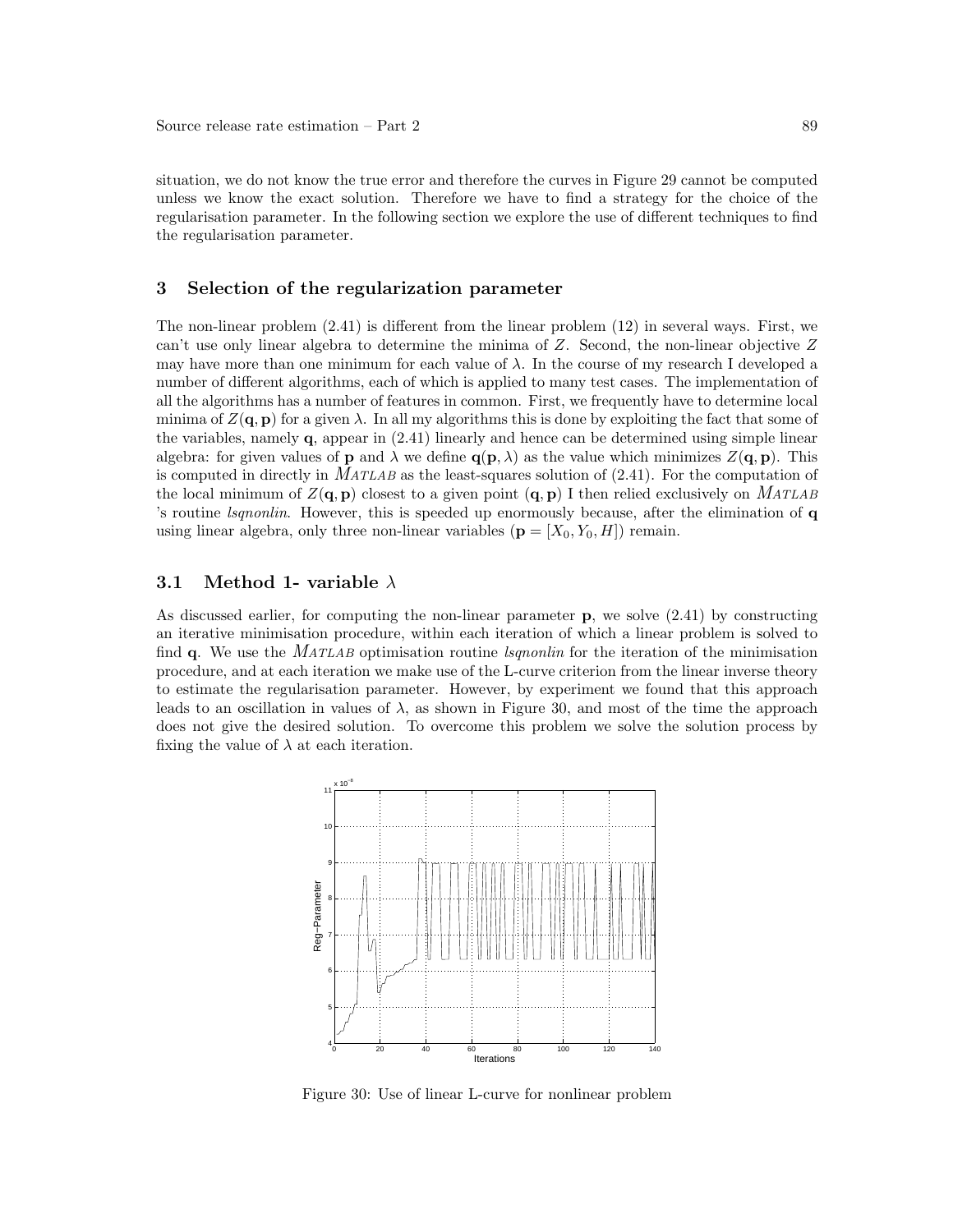

Figure 31: 1-D illustration of the minimization of function

## 3.2 Method 2- fixed  $\lambda$

First, we introduce an L-curve intended for the non-linear problem (2.41). We will call this the non-linear L-curve. The idea is to compute the solution path displaying norm of the linear solution against the residual norm for a sequence of  $\lambda$  values. The short algorithm for computing the L-curve goes as follows:

- (i) carry out steps (ii) and (iii) for a sequence of  $\lambda$  values, as illustrated in Figure 31;
- (ii) solve (2.41) using MATLAB's optimisation routine *lsqnonlin* for a fixed value of  $\lambda$ ;
- (iii) take the solution p from the previous step as an initial value to the next problem with a new  $\lambda$  (see Figure 31);
- (iv) plot the curve of residual norm log  $||A\mathbf{q} \mathbf{c}||$  vs solution norm log  $||L\mathbf{q}||$ .

This curve also exhibits a corner (see Figure 32a). As the regularisation parameter decreases towards the corner, the solution norm changes very little, while the error norm is reduced to a comparatively large extent. A decrease of the regularisation parameter further than the corner results in larger increases in the solution norm, with very little decrease in the error norm.

#### Method 2a Maximum curvature

Numerically, the point of maximum curvature of the curve locates the corner. Figures 32a and b illustrates the procedure. Figure 32a is the non-linear L-curve where the corner is clearly indicated and Figure 32b is the curvature of the L-curve as a function of  $\lambda$ . The peak in Figure 32b corresponds to the corner of the L-curve. The corner is defined as the point on the L-curve:

$$
(\varsigma(\lambda), \zeta(\lambda)) = (\log ||A\mathbf{q} - \mathbf{c}||, \log ||L\mathbf{q}||) \tag{3.44}
$$

with maximum curvature. Here the curvature  $k$  is defined as:

$$
\kappa(\lambda) = \frac{\varsigma' \zeta'' - \varsigma'' \zeta'}{((\varsigma')^2 + (\zeta')^2)^{\frac{3}{2}}} \tag{3.45}
$$

where the differentiation is with respect to  $\lambda$ . Unlike the linear problem, the non-linear objective Z may have more than one minimum for each value of  $\lambda$  and this leads to several non-linear L-curves. Therefore, the solution process of (2.41) should include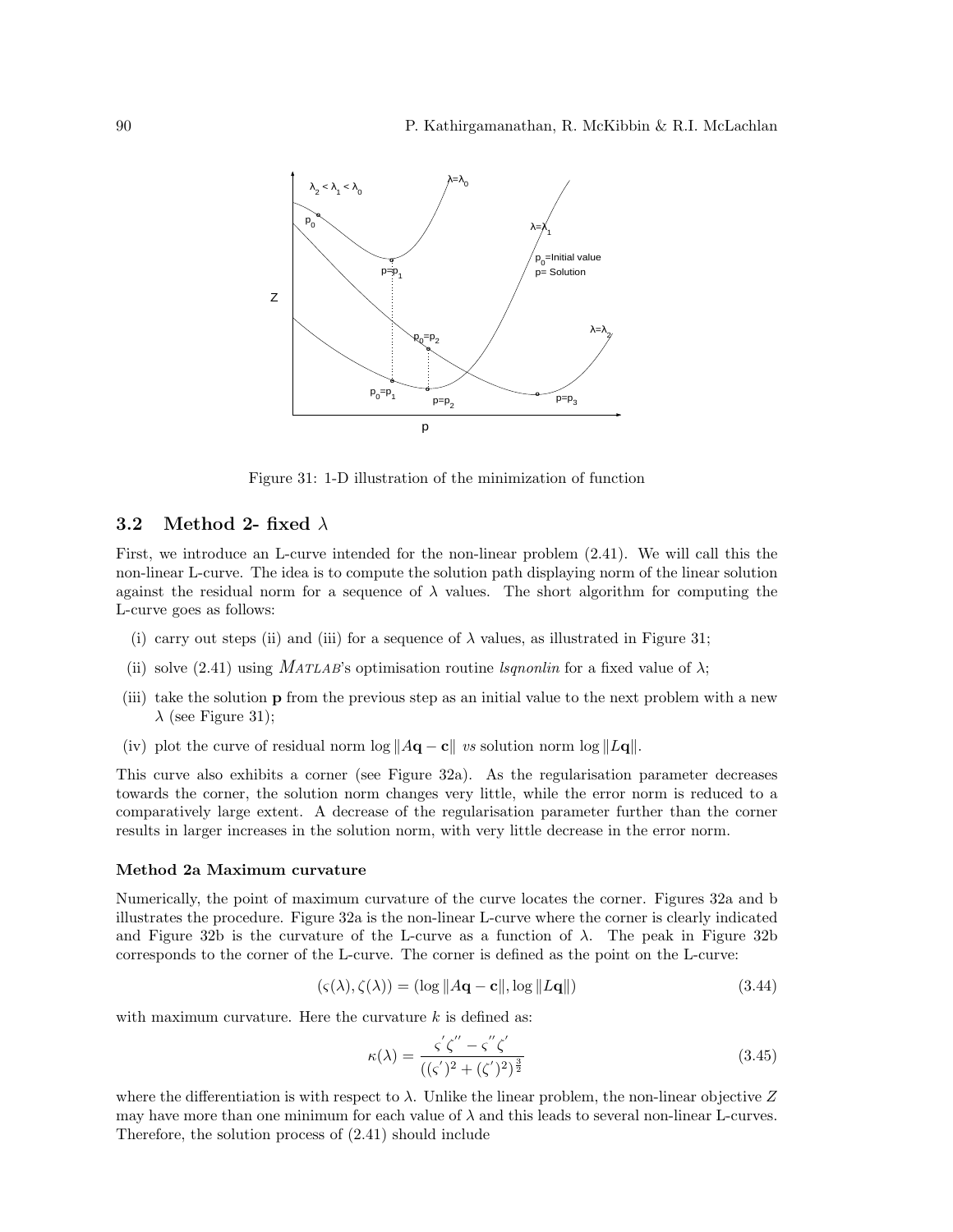

Figure 32: This figure demonstrates the use of maximum curvature method to estimate the optimal value of a regularisation parameter: (a) non-linear L-curve, (b) regularization parameter vs curvature

- (i) finding all L-curves,
- (ii) finding the best optimal point on the L-curves.

To deal with these problems we have developed an algorithm to determine the best L-curve and its corner.

#### The Parameter Estimation Algorithm -1

Let us now consider the numerical details of the algorithm to solve (2.41). The solution is arrived at through three steps. In the first step, we find all or most of the local minimum of (2.41) for a fixed value of  $\lambda$  when it is equal to its lowest value in the sequence. This is done by solving (2.41) many times, at each time with a different initial value  $p = p_0$ . We choose  $p_0$  randomly using the  $MATLAB$  function rand within a selected interval. There is one important reason for solving  $(2.41)$ for a fixed lowest  $\lambda$ . Equation (2.41) contains the error norm  $(\phi_d)$  and the solution norm  $(\phi_m)$ where the first is a non-linear part and the later is quadratic. Therefore, (2.41) is almost quadratic if  $\lambda$  is large, and non-linear if  $\lambda$  is small. We also found that the number of local minima of (2.41) increases with the decreasing values of  $\lambda$ . Therefore the number of local minima of Equation (2.41) for the lowest value of  $\lambda$  identifies all or most (say  $n_l$ ) of the L-curves for this equation.

In the second step, we take each of the local minima obtained from the first step as the starting value to solve (2.41) for a sequence value of  $\lambda$  from lowest to largest. That means solving (2.41)  $n_l$  (number of local minima when  $\lambda$  is equal to its lowest value) times for a sequence values of  $\lambda$ . The idea behind this is to compute all or most of the L-curve displaying the error norm (or data misfit) versus the solution norm for a sequence values of  $\lambda$ . One such example is shown in Figure 36a.

The third and final step is to pick the optimal point on each curve and then select the best among those. The optimal point on each curve is calculated by examining the curvature along the L-curve. This can also be calculated using the rotated L-curve or NGCV methods that are described in the next subsections.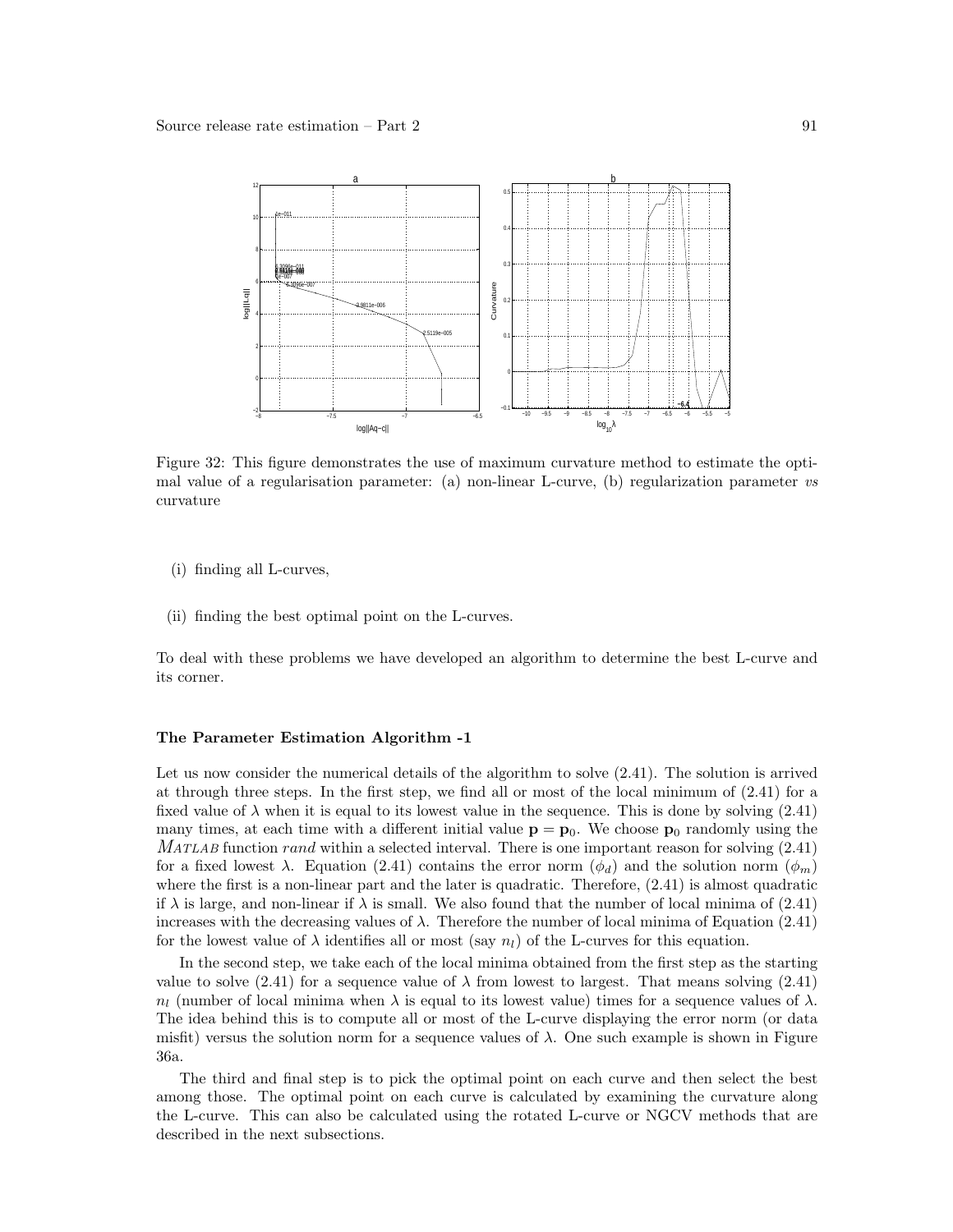## Method 2b- Non-linear GCV

Here we adapt Wahhba's (20) 'leaving-out-one' lemma to our non-linear problem. This lemma is based on the idea of removing one of the data points  $(c_i)$  from a given array of data c and then solving (2.41) using all the remaining data. The resulting inverse solutions p and q will predict the right hand vector  $\mathbf{c}$ , which can be used to estimate the omitted element  $c_i$ . Let the error in the misfit be equal to  $||c_i - \hat{c}_i||$ , where  $\hat{c}_i$  is the estimated value. For a fixed value of  $\lambda$ , we repeat this process n times (number of data points) and sum the error misfits. We then have

$$
\sum_{i=1}^n (c_i - \hat{c}_i)^2.
$$

If we repeat the whole process for a sequence of  $\lambda$  values, we then have the function

$$
V(\lambda) = \sum_{i=1}^{n} (c_i - \hat{c}_{\lambda i})^2.
$$

The best value of  $\lambda$  can then be defined as the one that gives the smallest sum of misfits. We



Figure 33: parameter selection- NGCV method

will call this method the NGCV. Computationally, NGCV is very expensive. The basic approach behind the NGCV and the GCV is the same. The GCV defined in our previous paper (12) is for linear problem where the matrix A is same for all values of  $\lambda$  but in the non-linear problem A is a function of **p**. Therefore we cannot use GCV directly to estimate the optimal value of  $\lambda$ . Figure 33 shows the estimation of  $\lambda$  using NGCV method for the same simulated data considered in the last subsection, where the lowest value of NGCV function is clearly indicated. The maximum curvature method and NGCV method use different approaches and therefore, each method will in general find a different optimal value of  $\lambda$ . Computationally, the maximum curvature method is much cheaper than NGCV.

#### Method 2c Rotated L-curve

The optimal point on the L-curve can also be detected by another simple method (6), (5) which proceeds by defining the rotated L-curve (see Figure 34):

$$
\psi(\theta) = \tau + \zeta, \quad \theta = \tau - \zeta \tag{3.46}
$$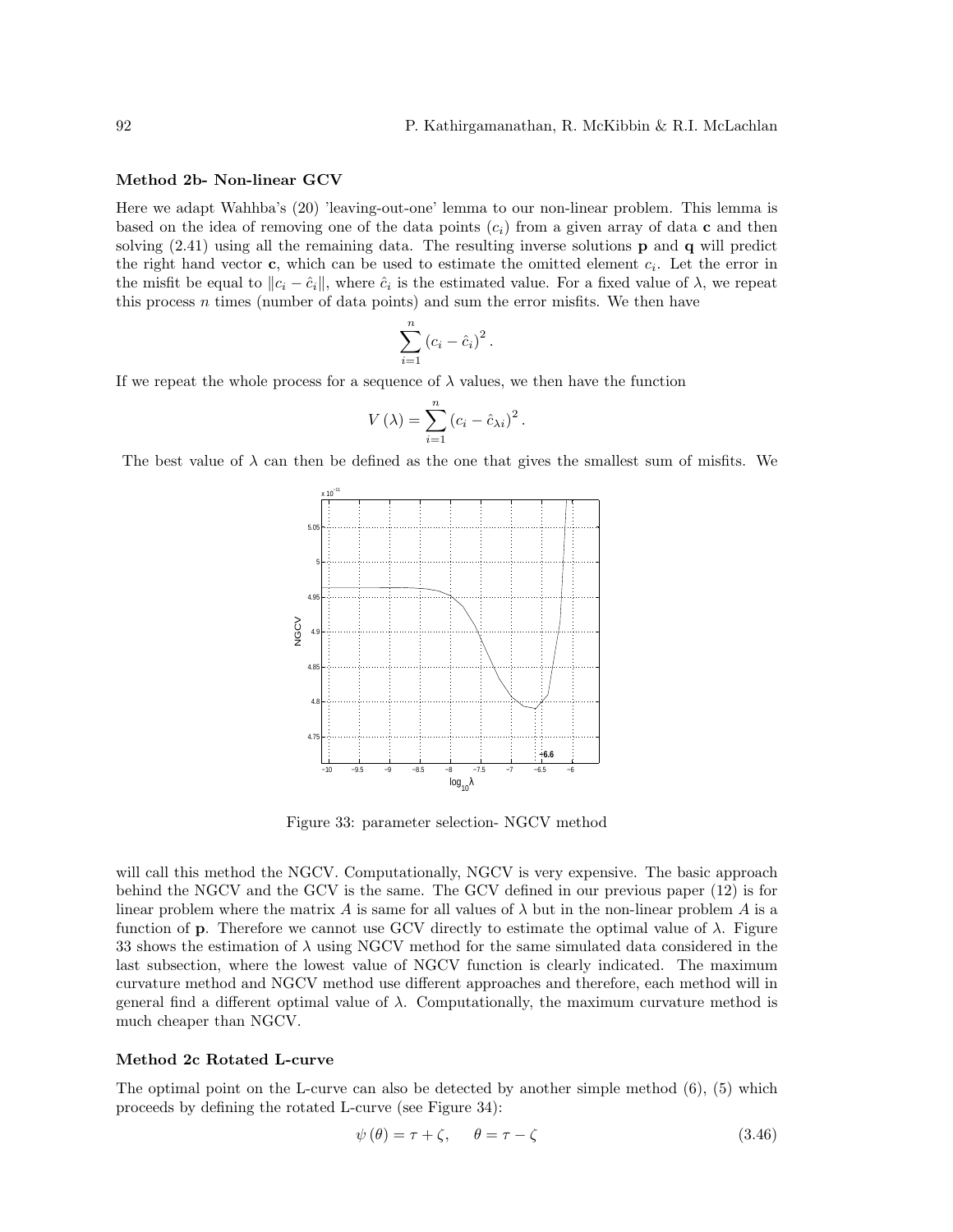

Figure 34: Rotation of L-curve

where  $\tau = \log ||A(\mathbf{p})\mathbf{q} - \mathbf{q}||$  is the error norm function and  $\zeta = \log ||L\mathbf{q}||$  is the solution norm function. Then, any three neighbouring points

$$
(\theta_j, \psi_j), j = 1, \dots, n \tag{3.47}
$$

will define a parabola. If  $\psi_{j-1} > \psi_j$ ,  $\psi_j < \psi_{j+1}$  for any j, then  $\psi_j$  will be a candidate for minimum  $\psi$ . The value of  $\lambda$  corresponding to  $\psi_j$  may be used as an approximation to an optimal value of the regularisation parameter. Figure 35a shows the rotated L-curve of Figure 32a. It can be seen clearly that none of the points on the curve had formed a parabola. This is because of the dominance of the solution norm over the error norm. This difficulty can be overcome by scaling the axis. But the main problem here is to find the exact value for the scaling factor. Rotated L-curves for different scaling factors are shown in Figure 35. It shows that the estimated optimal  $\lambda$  varies slightly with the different scaling factor. It is very hard to calculate the exact scaling factor, only an approximate value of the scaling factor can be obtained from the L-curves. Therefore optimal  $\lambda$  obtained using rotated L-curve method described in this section is only a rough approximation. Alternatively, the corner can be located using the derivative of the L-curve. At the corner, the derivative of the L-curve is approximately equal to -1, i.e. the angle between the tangent at the corner and the + ve axis of the data misfit function  $\tau$  is 135°. But in our problem magnitude of the solution norm is much larger than the error norm and therefore at the corner the value of the derivative does not have to be -1 unless we use the exact scaling.

The Table 8 shows the comparison of the optimal value of  $\lambda$  obtained for the non-linear L-curve shown in Figure 32a using different methods described in this section.

Table 8: Comparison of parameter selection methods

| Method            |                         |
|-------------------|-------------------------|
| Maximum curvature | $3.9811 \times 10^{-7}$ |
| <b>NGCV</b>       | $2.5119 \times 10^{-7}$ |
| Rotated L-curve   |                         |
| scale $1:14$      | $1.5849 \times 10^{-7}$ |
| scale $1:12$      | $2.5119 \times 10^{-7}$ |
| scale $1:8$       | $2.5119 \times 10^{-7}$ |
| scale 1:1         | none                    |
|                   |                         |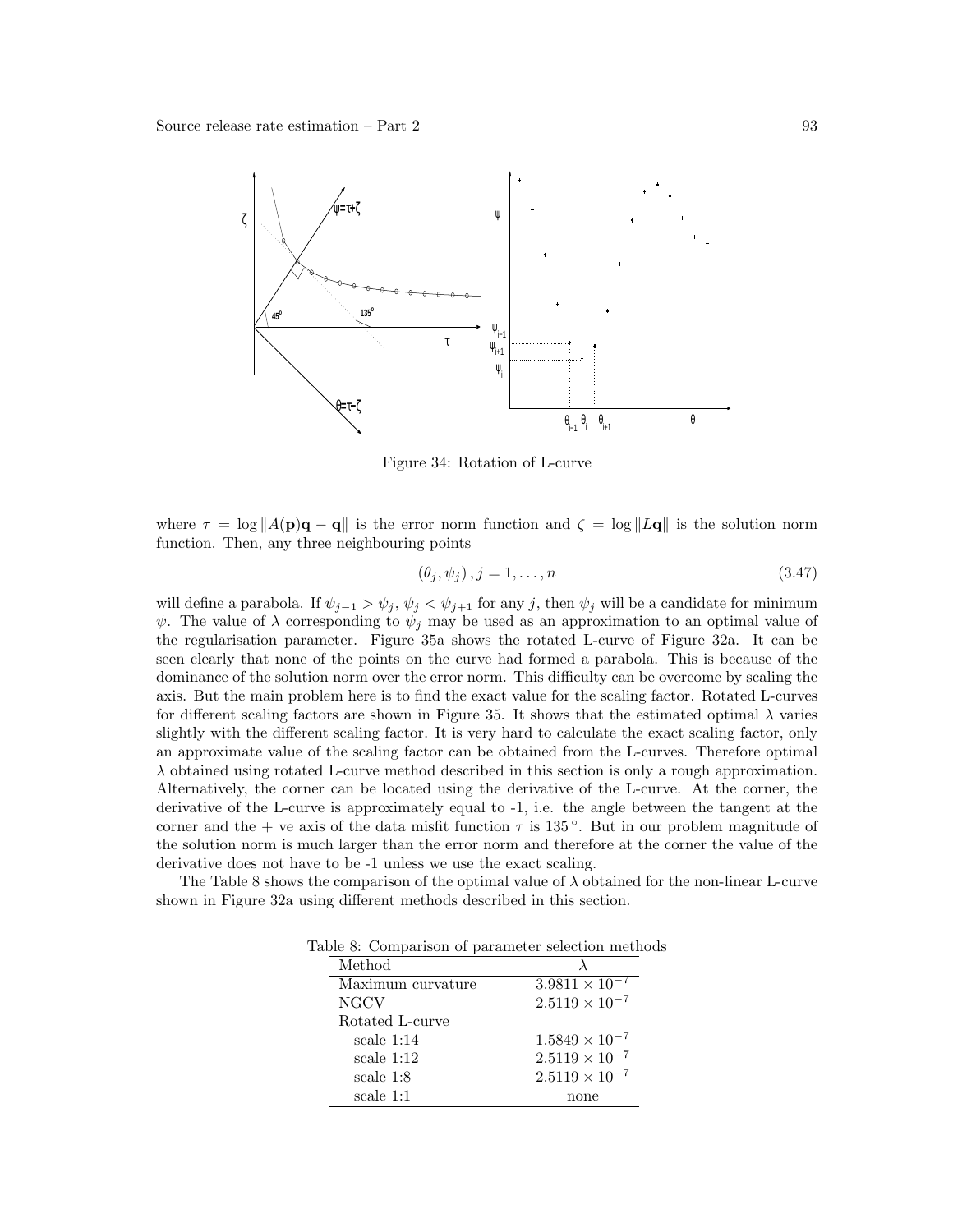

Figure 35: Rotated L-curves: (a) scaling factor=1, (b) scaling factor=14, (c) scaling factor=12, (d) scaling factor=8

#### **Difficulties**

Now consider the example given in Figure 36. All L-curves and their respective corners are clearly shown in Figure 36a. Figures 36b and c are the log of the norm of the error in p, q against log of λ respectively. Figure 36d is the error norm of the L-curves against log of λ. From Figures 36b, c and d it can be seen that the corner (L-curve 3) with the smallest error norm gives the lowest error in the p and q estimates than other corners. This criterion works well. However, with some extensive simulations, we found that roughly one out of four failures occurs. Figure 37 shows the example in which the criterion selects a bad corner,  $P_1$ , on the L-curve-1. Figure 37a shows all the L-curves and their corners.  $P_1$  is the corner on the L-curve-1,  $P_2$  and  $P_3$  are the corners on the L-curve-2. Here we used the maximum curvature method to locate the corners. Relative error measures in p and q are shown in Figures 37b and c respectively in a log scale. These figures clearly shows that the error in  $p$  and  $q$  estimates at the corner  $P_3$  is smaller than the errors at the corners  $P_1$  and  $P_2$ . Therefore the corner  $P_3$  should be the better choice than other corners but the criterion we use failed to locate  $P_3$ . To overcome these problems we have slightly modified our present algorithm to determine the best L-curve and its corner

#### The Parameter Estimation Algorithm-2

Let us now consider the numerical details of the algorithm to solve (2.41). The solution is arrived at through four steps. First two steps are similar to the previous algorithm. The idea behind the first two steps is to compute all or most of the L-curve displaying the error norm (or data misfit) versus the solution norm for a sequence values of  $\lambda$ . One such example is shown in Figure 38 by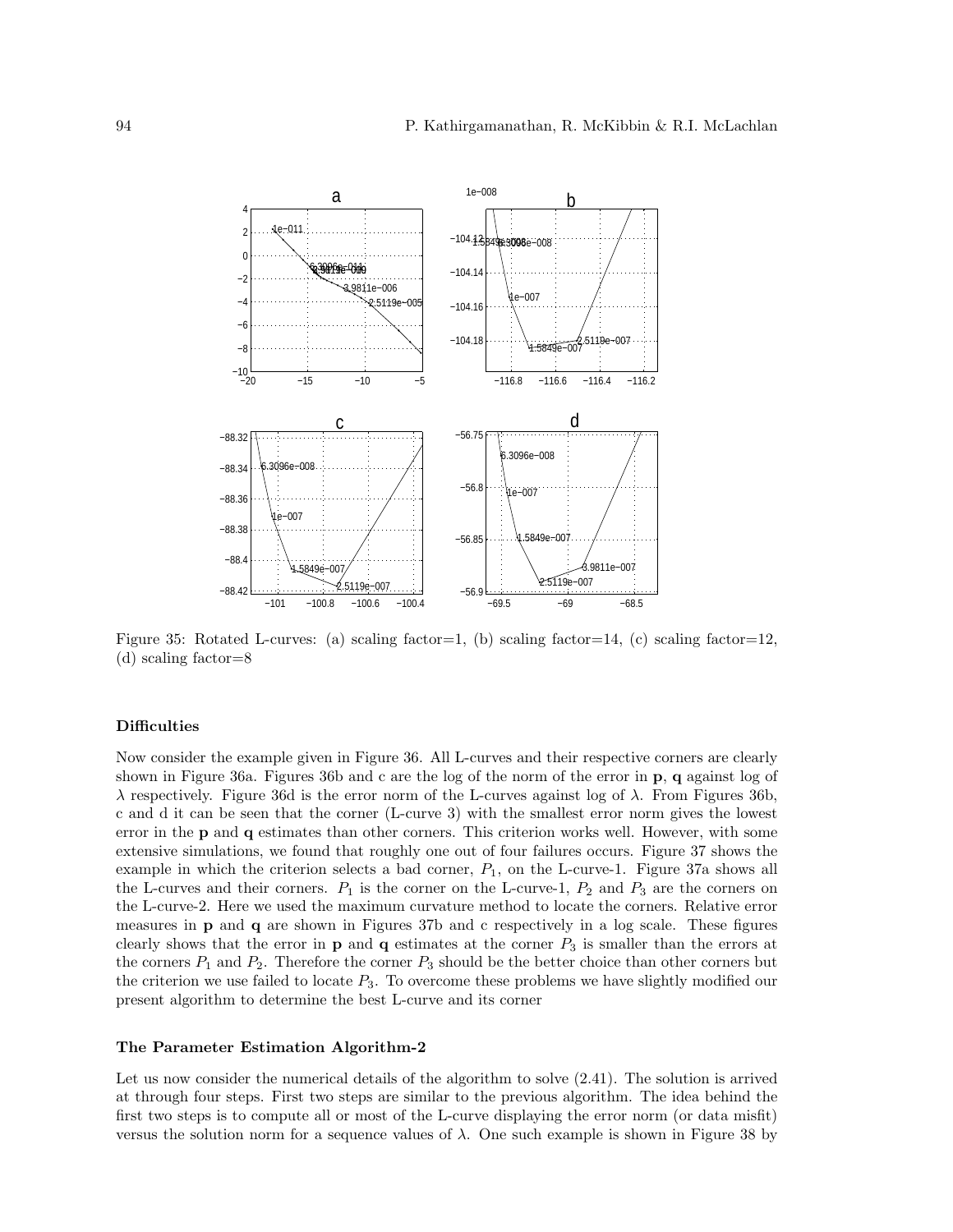

Figure 36: Good example: (a) non-linear L-curves, (b) relative error in p vs regularisation parameter, (c) relative error in q vs regularisation parameter, (d) data misfit vs regularisation parameter



Figure 37: Bad example: (a) non-linear L-curves, (b) relative error in p vs regularisation parameter, (c) relative error in q vs regularisation parameter, (d) data misfit vs regularisation parameter

dashed lines. In the third step, for each  $\lambda$ , we pick a point that gives the lowest function value to construct the final L-curve. Finally, we smooth the L-curve on a log-log scale by a spline curve similar to the work done by Hansen (9). It is shown by the solid thick line in Figure 38. The fourth and final step is to pick the optimal point on the curve. This can be calculated either by using the rotated L-curve or by examining the curvature along the L-curve or NGCV method.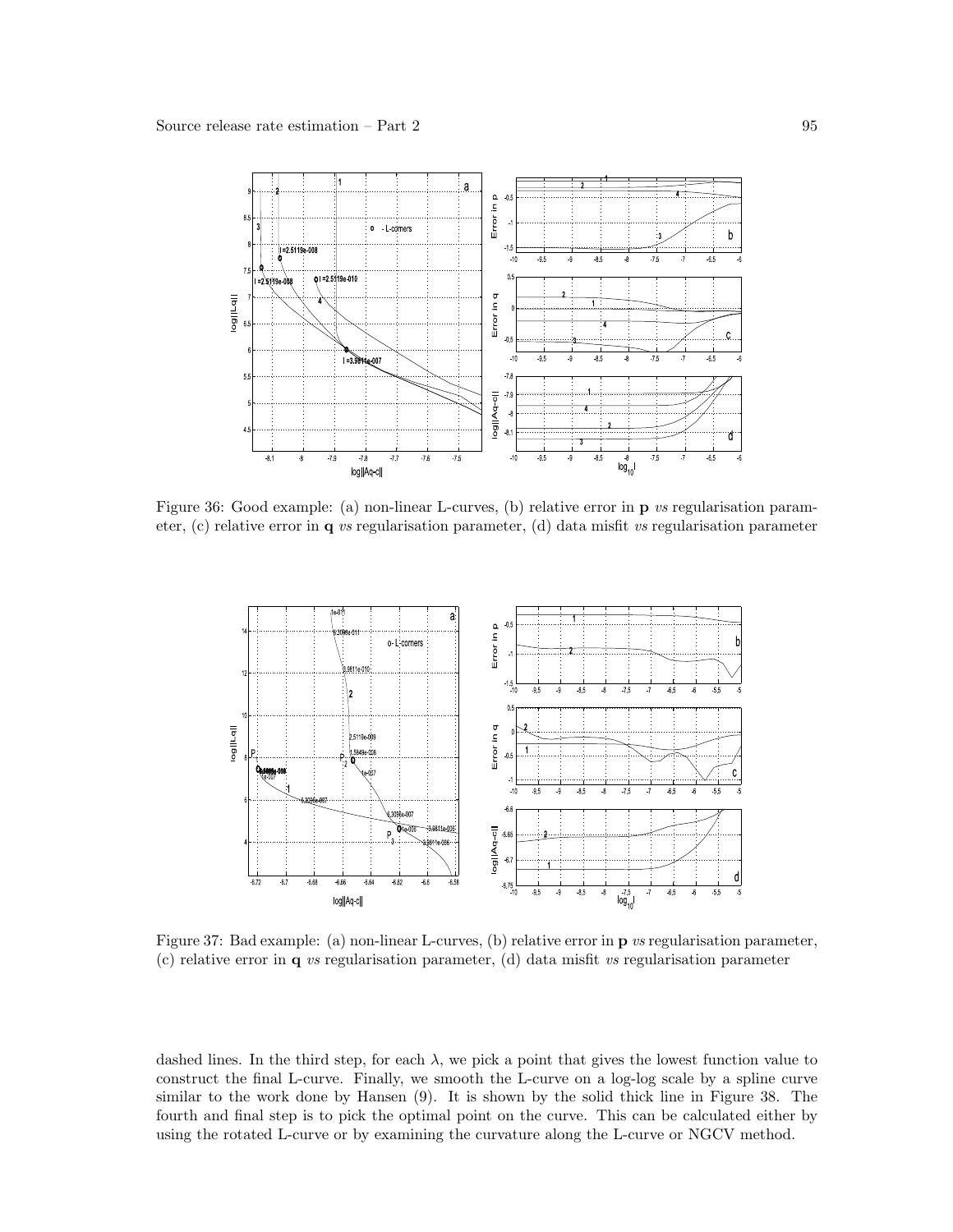

Figure 38: L-curves

## 3.3 Method 3 - fixed  $\lambda$  (Cheaper Method)

In this section, we build up an algorithm as a cheaper alternate to the method 2. The inspiration behind this algorithm is based on the work of (2), (3). In this work, the optimal  $\lambda$  value of the nonlinear minimisation problem

$$
\min_{\mathbf{x}} \phi(\mathbf{x}) = ||F(\mathbf{x}) - \mathbf{c}||^2 + \lambda^2 ||L\mathbf{x}||^2
$$
\n
$$
= \phi_d(\mathbf{x}) + \lambda^2 \phi_m(\mathbf{x})
$$
\n(3.48)

is projected using linear inverse theory (L-curve or GCV). In 3.48,  $\phi_d$  is an error norm,  $\phi_m$  is a solution norm and  $\lambda$  is a regularisation parameter that balances the two components. In this problem the relationship between the data and the parameters  $x$  is non-linear. The non-linear relationship is overcome by constructing an iterative procedure in which the non-linear minimisation problem is replaced at each iteration by its linearised approximation. Differentiation of (3.48) with respect to x and equating the result to zero gives

$$
\frac{\partial \phi}{\partial \mathbf{x}} = \lambda^2 L^T L \mathbf{x} + J(\mathbf{x})^T (F(\mathbf{x}) - \mathbf{c}) = 0,
$$
\n(3.49)

where  $J(\mathbf{x}) = \frac{\partial F}{\partial \mathbf{x}}$ . Then we linearsed (3.49) by

$$
\lambda^2 L^T L(\mathbf{x} + \delta \mathbf{x}) + J(\mathbf{x})^T (F(\mathbf{x}) + J(\mathbf{x}) \delta \mathbf{x} - \mathbf{c}) = 0.
$$

At the *n*-th iteration, we solve the linear system of equation for  $\delta x$  is

$$
\left(J(\mathbf{x_n})^T J(\mathbf{x_n}) + \lambda^2 L^T L\right) \delta \mathbf{x} = J(\mathbf{x_n})^T (\mathbf{c} - F(\mathbf{x_n})) - \lambda^2 L^T L \mathbf{x_n}.
$$
 (3.50)

By letting  $\mathbf{x_n} = \mathbf{x_{n-1}} + \delta \mathbf{x},$  (3.50) gives

$$
\left(J(\mathbf{x}_{n-1})^T J(\mathbf{x}_{n-1}) + \lambda^2 L^T L\right) \mathbf{x}_n = J(\mathbf{x}_{n-1})^T (\mathbf{c} - F(\mathbf{x}_{n-1})) + J(\mathbf{x}_{n-1}) \mathbf{x}_{n-1}.
$$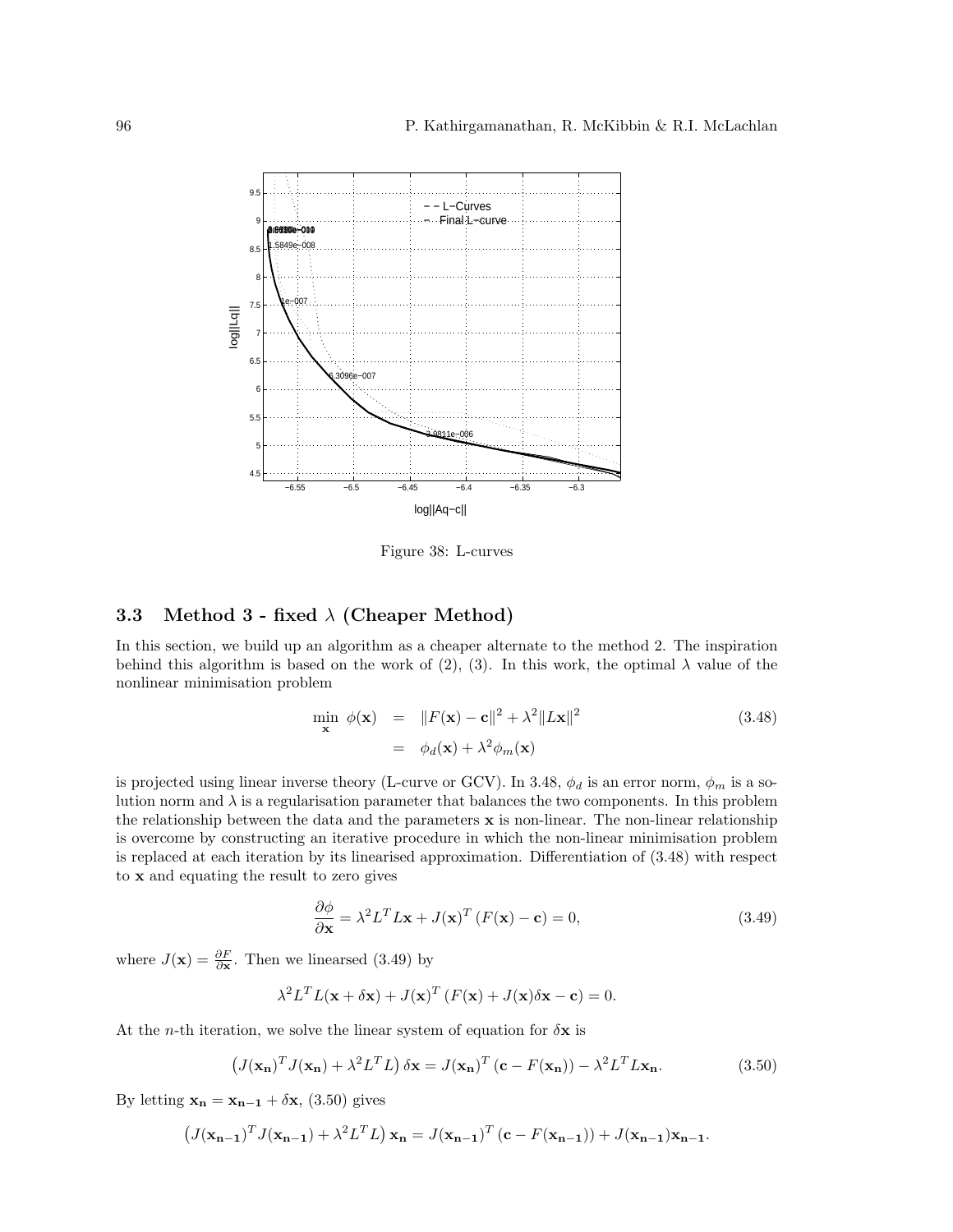This problem is identical to the linear least squares problem

$$
\begin{bmatrix} J(\mathbf{x}_{n-1}) \\ \lambda L \end{bmatrix} \mathbf{x}_n = \begin{bmatrix} c - F(\mathbf{x}_{n-1}) + J(\mathbf{x}_{n-1}) \mathbf{x}_{n-1} \\ 0 \end{bmatrix}.
$$
 (3.51)

At the *n*-th iteration, we solve the linear least squares problem  $(3.51)$ . In the development of the solution, the value of  $\lambda$  starts from a larger value and then decreases from one iteration to the next slowly in conjunction with the equation

$$
\lambda_{n+1} = \max(c\lambda_n, \lambda^*),\tag{3.52}
$$

where  $0.01 \leq c \leq 0.5$ ,  $\lambda^*$  is an optimal value of regularisation parameter obtained either using the linear L-curve or GCV at the *n*-th iteration for the linear problem (3.51), and  $\lambda_n$ ,  $\lambda_{n+1}$  are the values of  $\lambda$  at n-th,  $(n + 1)$ -th iteration, respectively. The Equation (3.52) efficiently imposes a steady decrease on  $\lambda$  values and giving consistent algorithm for the non-linear inverse problem. Iteration is carried out until  $\lambda$ , the error norm and the solution norm all have steady state. At steady state, optimal value of regularisation parameter,  $\lambda^*$ , obtained using L-curve (or GCV) for the linear problem (3.51) is equal to the final  $\lambda$  value. i.e.  $\lambda^* = \lambda_{n+1}$ . It has been demonstrated (2), (3) (10) using simulated data sets that at the final iterations the obtained value of regularisation parameter was a good estimate of what was expected for a given noise level in the data.

#### **Difficulties**

Here, we propose the above approach of estimating optimal  $\lambda$  to our problem (2.41). The idea is to solve (2.41) for a sequences of  $\lambda$ 's (each  $\lambda$  acts as the only regularisation parameter for the problem) so that this sequence approaches a steady state as it proceeds. This algorithm is as follows:

- 1. Choose the starting point  $\mathbf{p} = \mathbf{p_0}$ , index  $I = 1$ , and initial value of regularisation parameter  $\lambda_I = \lambda_0$ , which is very large.
- 2. Until convergence of  $\lambda$ ,  $||A(\mathbf{p})\mathbf{q} \mathbf{c}||$ ,  $||L\mathbf{q}||$  do
	- (i) solve (2.41) for fixed  $\lambda_I$ , and find the solution  $\mathbf{p} = \mathbf{p_I}$ ;
	- (ii) obtain the optimal value of  $\lambda = \lambda^*$  for the linear problem

$$
\min_{\mathbf{q}} \|A(\mathbf{p_I})\mathbf{q} - \mathbf{c}\| + \lambda^2 \|L\mathbf{q}\|
$$

using the linear L-curve;

- (iii) update the  $\lambda$  value,  $\lambda_{I+1} = \max(c\lambda_I, \lambda^*)$ ;
- (iv) take the solution  $\mathbf{p}_I$  as the starting point to the next problem with  $\lambda = \lambda_{I+1}$ ;
- $(v) I=I+1.$

By numerical experiments we have found that this approach does not lead to our desired solution. In order to better explain this, we provide the non-linear L-curves (solution curve or path) of  $(2.41)$ . When  $\lambda$  is small, the solution of  $(2.41)$  may have several local minima and this leads to several non-linear L-curves, as shown in Figure 39. Suppose that curve 1 is the path of global minimal solution to (2.41), and curves 2, 3 and 4 are the corresponding local minimal solutions for various  $\lambda$  values. The value of  $\lambda$  at M is large and therefore gives only one minimum for (2.41). If we start from M, there is no guarantee the solution path of (2.41) will be curve 1 in Figure 39. It might be curves 2 or 3 or 4 in Figure 39. This example clearly demonstrates that the above approach is not very useful for our problem. To overcome the difficulty, we have to modify this approach slightly.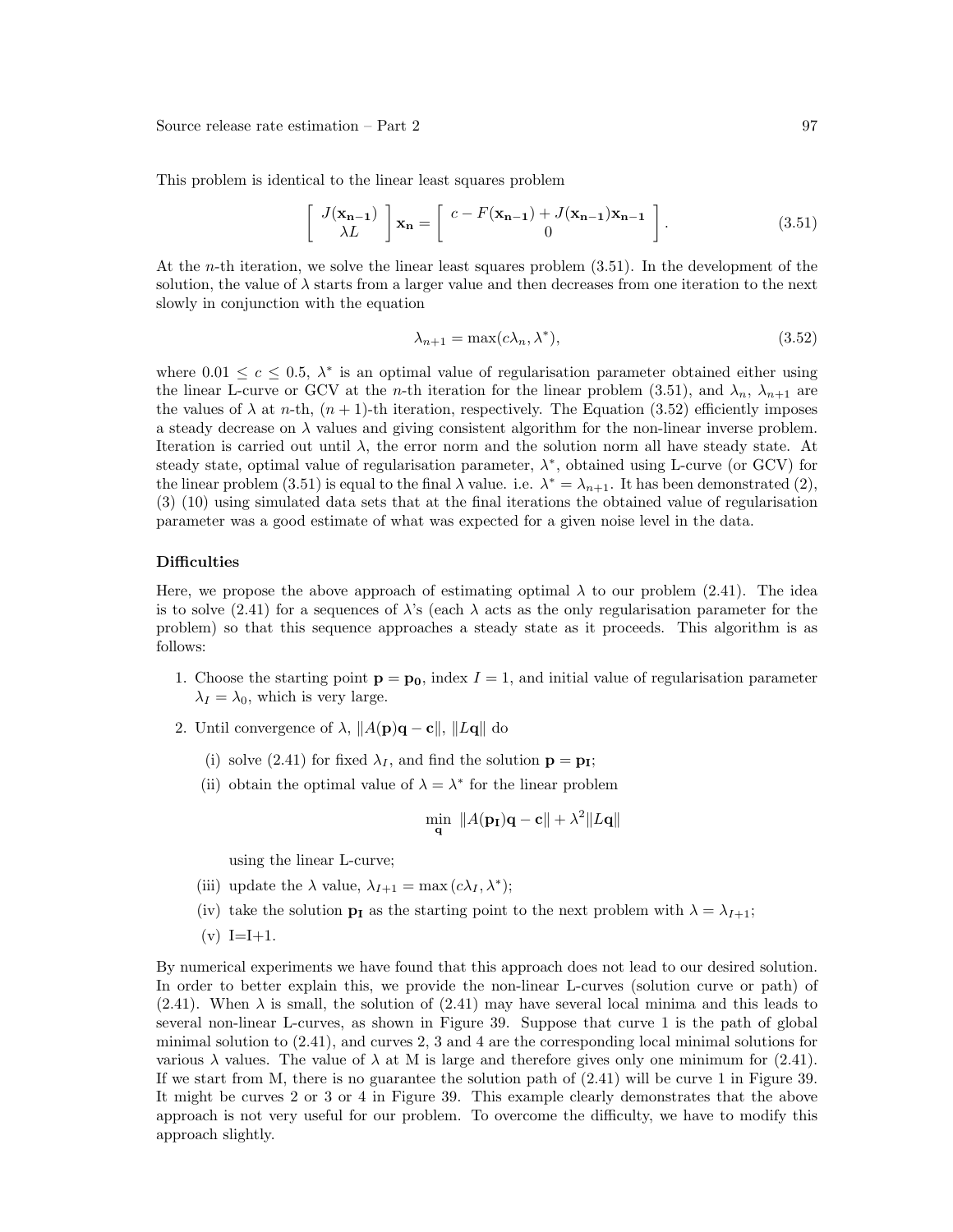

Figure 39: Non-linear L-curves

#### The Modified Method

Here, we propose a new methodology for solving (2.41). The approach is similar to the above algorithm given in section 6.3.3, but here we start with a small regularisation parameter and then slowly increase its value. In the first step, we find all or most of the local minima of (2.41) for the starting value of  $\lambda$ . At this stage we have to be very careful to avoid rank deficiency when we choose a small value of  $\lambda$ .

In the second step, we take each of the local minima obtained from the first step as the starting value to solve (2.41) for various  $\lambda$  from small to large. We increase  $\lambda$  slowly using the formula  $\lambda_{I+1} = \min(c\lambda_I, \lambda^*)$ , where  $c > 1$ ,  $\lambda^*$  is the optimal value of the regularisation parameter obtained using linear L-curve for the sub-problem

$$
\min_{\mathbf{q}} \|A(\mathbf{p_I})\mathbf{q} - \mathbf{c}\| + \lambda^2 \|L\mathbf{q}\|,
$$

and  $\mathbf{p}_I$  is the global minimal solution for  $\lambda_I$ . We repeat this process until  $\lambda$ , the error norm and the solution norm have achieved steady state (or convergence). When c is small, it takes a longer time to converge on  $\lambda$ , but the gap between two points on the minima solution curves are close enough and it therefore avoids jumping from one curve to other (see Figures 40a & b). Therefore use of a small value for c is recommended. A sample solution path of minimisation problem  $(2.41)$  is shown in the Figure 41. From this figure it is clear that some of the work done using the method described in section 6.3 is a waste. Therefore the method described in this section is computationally more efficient (cheaper) than the previous method. Both methods are safer since we increase  $\lambda$  slowly, and for each  $\lambda$  we find all local minima and select the minimal solution that gives the objective function minimum. Therefore, there is no way to trap in a local minimum. These two methods use different approaches to approximate the optimal value, and therefore each method may find different optimal value of  $\lambda$ .

## 4 Confidence Interval Estimation

A confidence interval uses sample data to estimate an unknown parameter with an indication of how accurate the estimate is and of how confident we are that the result is correct. In this section,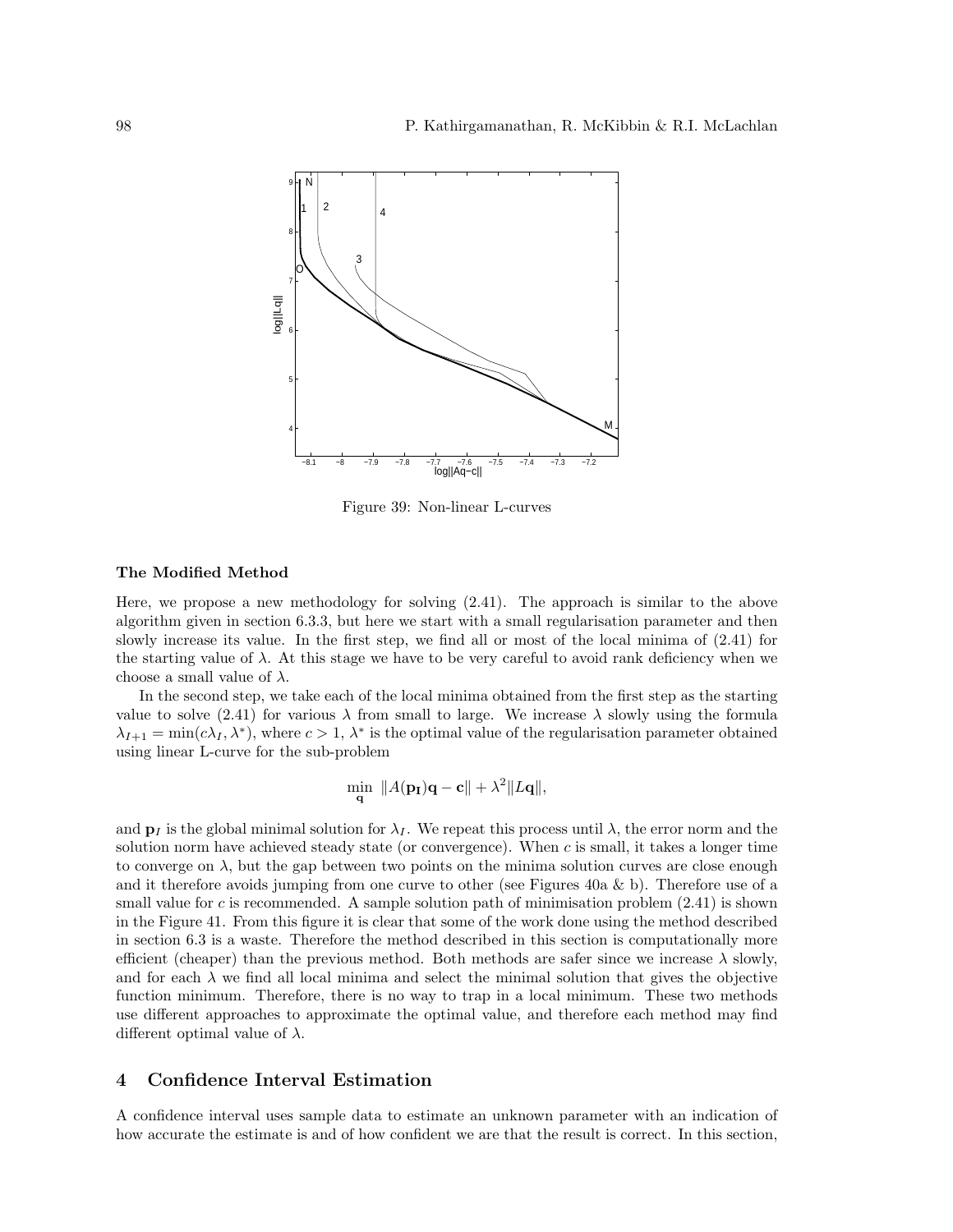

Figure 40: (a) Convergence of  $\lambda$  for different values of c, (b) minima solution paths



Figure 41: Nonlinear solution path

we will develop a method of constructing confidence intervals for the non-linear ill-posed problem given in  $(2.41)$ . Let

$$
\mathbf{z} = [\mathbf{q}, \mathbf{p}]^T, \ \mathbf{p} = [X_0, Y_0, H]^T, \ \mathbf{q} = [q_1, q_2, \dots, q_m]^T.
$$

The estimate of the variance-covariance matrix of  $\hat{z}$  is given by  $(?)$ 

$$
var(\hat{\mathbf{z}}) = s^2 \left( W^T W \right)^{-1}, \tag{4.53}
$$

where  $\mathbf{W} = [A \; J]$  is the matrix of partial derivatives of  $\mathbf{c}$ ,

$$
J_{ij} = \sum_{j} \frac{\partial A_{ij}}{\partial (X_0, Y_0, H)} q_j,
$$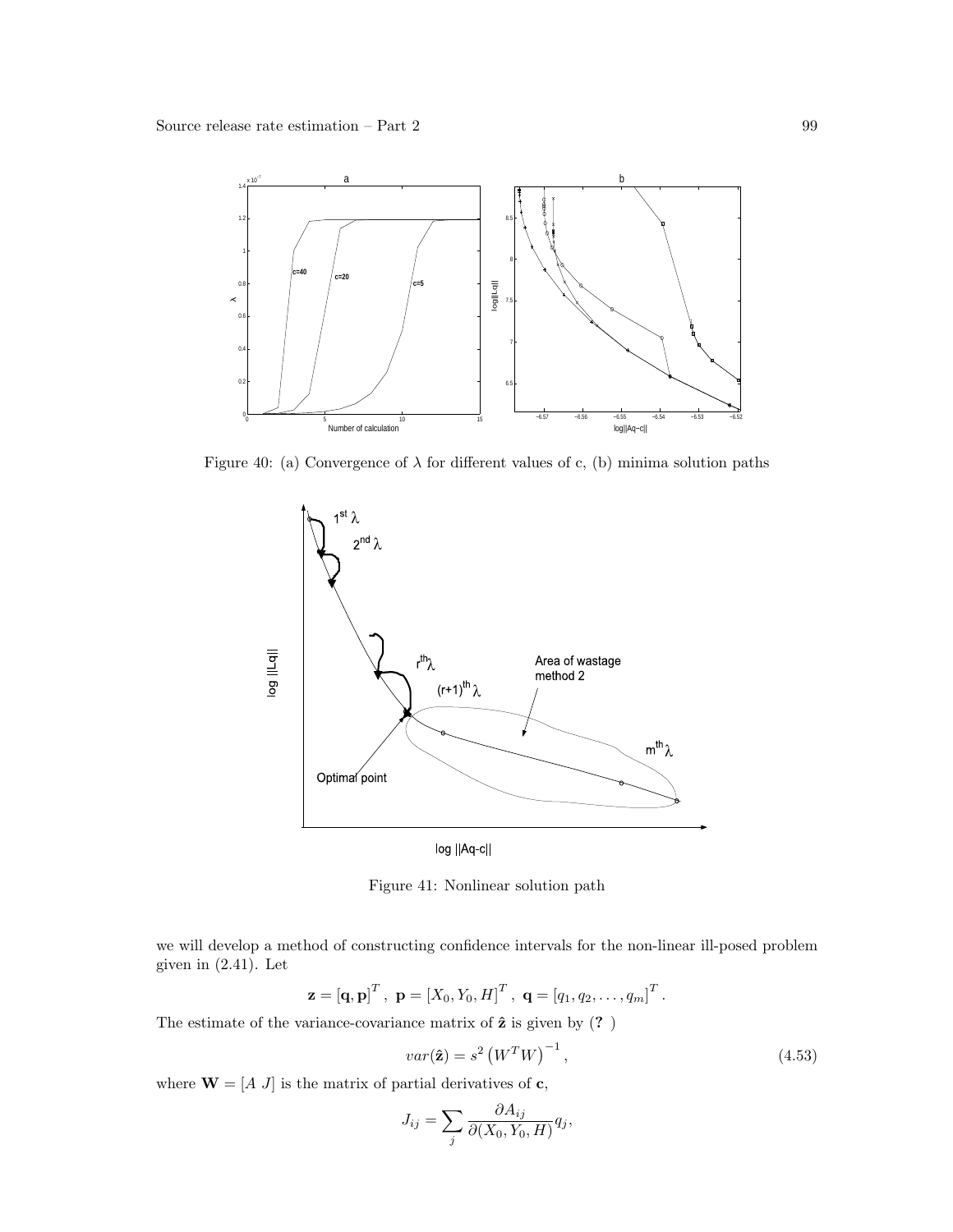and  $s<sup>2</sup>$  is the residual mean square given by

$$
s^{2} = \sum_{i=1}^{n+1} \frac{[C_{i} - A(\hat{\mathbf{p}})\hat{\mathbf{q}}]^{2}}{n+1-r},
$$

here r is the length of the vector z. Since the least-squares problem given in  $(2.40)$  is ill-posed, we should therefore include regularisation in computing the confidence intervals. We only use the regularisation to calculate the linear parameters. If we assume

$$
\mathbf{f}(\mathbf{z}) = A(\mathbf{p})\mathbf{q},
$$

then (2.41) can be written as

$$
\min_{\mathbf{z}} \left[ \|f(\mathbf{z}) - \mathbf{c}\|^2 + \lambda^2 \| \left[ L \quad 0 \right] \left[ \begin{array}{c} \mathbf{q} \\ \mathbf{p} \end{array} \right] \|^2 \right]. \tag{4.54}
$$

Therefore the variance-covariance matrix of  $\hat{z}$  with regularisation is

$$
var(\hat{\mathbf{z}}) = s^2 \left(w^T w\right)^{-1}, \quad w = \left[\begin{array}{cc} W \\ \lambda \left[\begin{array}{cc} L & 0 \end{array}\right] \end{array}\right].
$$

The standard error of  $z$  can be calculated by computing the square roots  $z_{sq}$  of the diagonal elements of  $s^2(w^Tw)^{-1}$  (?). Confidence interval estimations are based on the t-distribution, e.g., 95% confidence interval is in the form of  $z \pm t_{.025}z_{sa}$ .

## 5 Modelling Applications

In this section, we present numerical calculations to evaluate the accuracy of the methods developed. To do so, we consider an input of concentration data generated from a point source of strength  $q(t)$  kg s<sup>-1</sup> located at  $(0,0,H)$  in the Cartesian coordinate system. We simulate the concentration signals at downstream locations  $P = (X_0, Y_0, 0), Q = (X_0 + 30, Y_0 + 30, 0)$  and  $R = (X_0 + 100, Y_0 + 70, 0)$  for all examples except Example 5 in this section. In Example 5, distances between source and measurement locations are very large compared with other examples, and we therefore simulate concentration signals at downstream locations  $P = (X_0, Y_0, 0)$ ,  $Q = (X_0 - 300, Y_0 - 30, 0)$  and  $R = (X_0 + 200, Y_0 + 70, 0)$ . We obtain concentration signals by using the forward problem (2.37) and true parameter values. In order to simulate errors, we corrupt the concentration signals by adding normally distributed random noise. For illustrative purposes,  $K_x, K_y, K_z$  and U are taken as 12, 12, 0.2113 and 1.8, respectively.

## 5.1 Method 2

We consider five examples to demonstrate the developed method for finding the release rate  $q(t)$ and the location  $(X_0, Y_0, H)$  using method 2. The purposes of these examples are:

- (i) to demonstrate the simultaneous estimation of parameters  $X_0$ ,  $Y_0$ ,  $H$ , and the source release function  $q(t)$ ;
- (ii) to demonstrate the accuracy of the method to handle different situations such as noise in the data, source type, the discretisation size of the source function, larger distances between source and measurement points, and so on.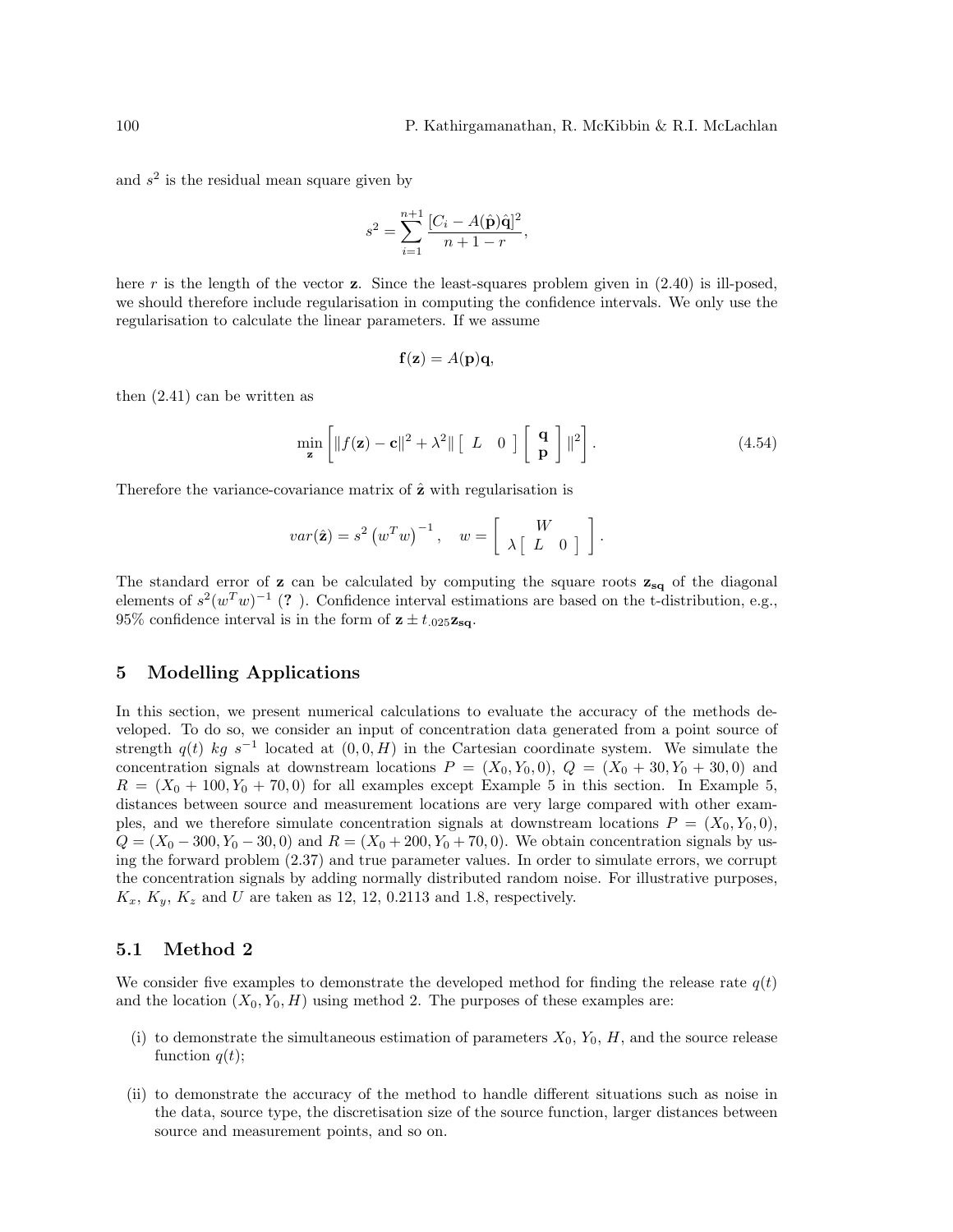#### Example 1: Measured data corrupted by 10% of two different types of random noise

In this example we consider two sets of data where each set is corrupted by 10% of different random noise. The results of the source-term estimation are summarised in Table 9, and Figures 42 and 43. Listed in Table 9 are the true non-linear parameter (location) values along with the reconstructed (or estimated) values and their confidence intervals. The L-curve that has lowest function value is shown in Figures 42a and 43a. Figures 42b–43b are the curvature of the L-curves as a function of λ. The peaks in the figure correspond to the corners on the respective L-curves ( $P_1$  &  $P_2$  in Figure 42a, and  $P_1 \& P_3$  in Figure 43a). The Figures 42c and 43c illustrate the NGCV method to estimate the optimal point on the L-curve, where the lowest value of the NGCV function is clearly indicated  $(P_3$  is a corresponding point in Figure 42a, and  $P_2$  is a corresponding point in Figure 43a). Figures 42d and 43d depict the true error in the solution as a function of  $\lambda$ . Here, the true error refers to the difference between the reconstructed and simulated (perfect) concentration values. This plot is only possible if we know the true concentration. Figures 42e and 43e depict the error in q (release rates) as a function of  $\lambda$ . Figures 42f and 43f depict the error in the reconstructed location **p** as a function of  $\lambda$ .

|       |            | data 1            | data 2                                    |
|-------|------------|-------------------|-------------------------------------------|
| D     | True value |                   | Estimated value $\pm$ Confidence interval |
| $X_0$ | 150.00     | $162.00 \pm 9.42$ | $153.20 \pm 10.16$                        |
| $Y_0$ | 25.00      | $19.3 \pm 6.83$   | $21.00 \pm 8.21$                          |
| H     | 12.00      | $11.1 \pm 0.85$   | $11.75 \pm 0.72$                          |

Table 9: Example 1: Different random noise of 10% in the measured signal

For the first set of data,  $P_1$ ,  $P_2$  and  $P_3$  are the three possible candidates for the optimal point on the L-curve (Figure 42a), and the points  $O_1$ ,  $O_2$  and  $O_3$  respectively (Figure 42d) are their corresponding true errors.  $O_0$  is the point where the true error is minimum. The point  $O_1$  is closer to the minimum  $O_0$  than the other two points, and therefore the regularisation parameter corresponding to a point  $O_1$  is more suitable value for the problem than other values. Similarly for the second set of data, the three candidates are  $P_1$ ,  $P_2$ ,  $P_3$  (Figure 43a) and the points  $O_1$ ,  $O_2$ and  $O_3$  respectively (Figure 43b) are their corresponding true errors.  $O_1$  is closer to the minimum than other two points, and therefore the regularisation parameter corresponding to point  $O_1$  is more suitable value for the problem than other values.

It can be seen from Figures 42d and 43d that (i) the true errors are not exactly same and the minimum occurred at two different values of  $\lambda$ , (ii) in both cases the error in the reconstructed solution is dominated by regularisation rather than by noise in the data since the estimated optimal points lie on the right of the true minimum, and (iii) the error in the solution for the first data set is larger than for the second data set. Since both data sets are corrupted by the same size of noise, we can therefore conclude that the error in the reconstructed solution depends on the data pattern (randomness).

#### Example 2: Measured data corrupted by the different size of the same random noise

In this example we consider four sets of data: perfect data, and data corrupted by 1%, 5% and 10% of the same random noise. Twenty data samples are taken between the times  $t=0.01$  and  $t=300$ , and the release rate function is discretised into ten equal parts over the same time interval. The results of the source term estimation are summarised in Table 10 and Figures 44–47. Listed in the Table 10 are the true non-linear parameter (location) values along with the reconstructed values and their confidence intervals. The L-curve, which contains the function minimum, is shown in Figures 44a–47a for each data set. Figures 44b–47b are the curvature of the L-curve as a function of  $\lambda$ . The peaks in each figure correspond to the corner on the corresponding L-curves ( $P_1$  in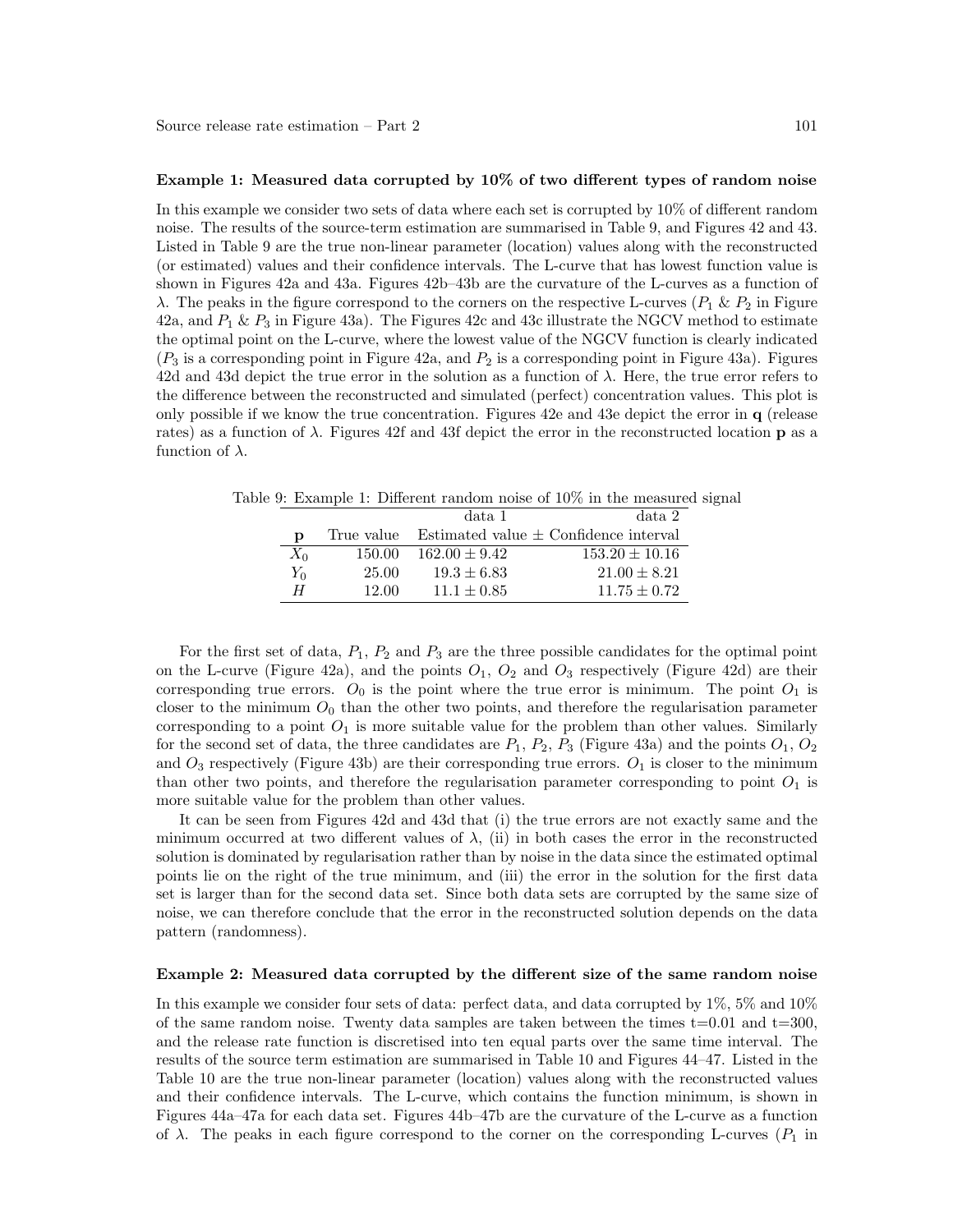

Figure 42: Example 1- data 1: (a) non-linear L-curve, (b) curvature vs regularisation parameter, (c) NGCV vs regularisation parameter, (d) true error vs regularisation parameter, (e) relative error in  $q$  vs regularisation parameter, (f) relative error in  $p$  vs regularisation parameter

Figure 44a, 45a, 47a and  $P_1$ ,  $P_2$  in Figure 46a). Figures 44c–47c illustrate the NGCV method to estimate the optimal point on the L-curve, where the lowest value of the NGCV function is clearly indicated. The point  $P_2$  is their corresponding point on the L-curve in Figures 45a, 47a, and  $P_3$  is in Figure 46a. In Figure 44c, the minimum of the NGCV function is very flat and therefore it is not possible to locate the minimum. Figures 44d–47d depict the true error in the solution against regularisation parameter. Figures 44e–47e depict the true linear parameter (release rates), along with its reconstructed value and confidence interval.

For the first set of data,  $P_1$  is the only candidate for the optimal point on the L-curve (Figure 44a), and the point  $O_1$  (Figure 44b) is its corresponding true error. The error at the point  $O_1$  is not zero, even though the data are exact. This shows the effect of regularisation on the accuracy of the solution. For the second set of data,  $P_1$  and  $P_2$  are the candidates for the optimal point on the L-curve (Figure 45a), and the points  $O_1$ ,  $O_2$  (Figure 45b) are their corresponding true errors. Here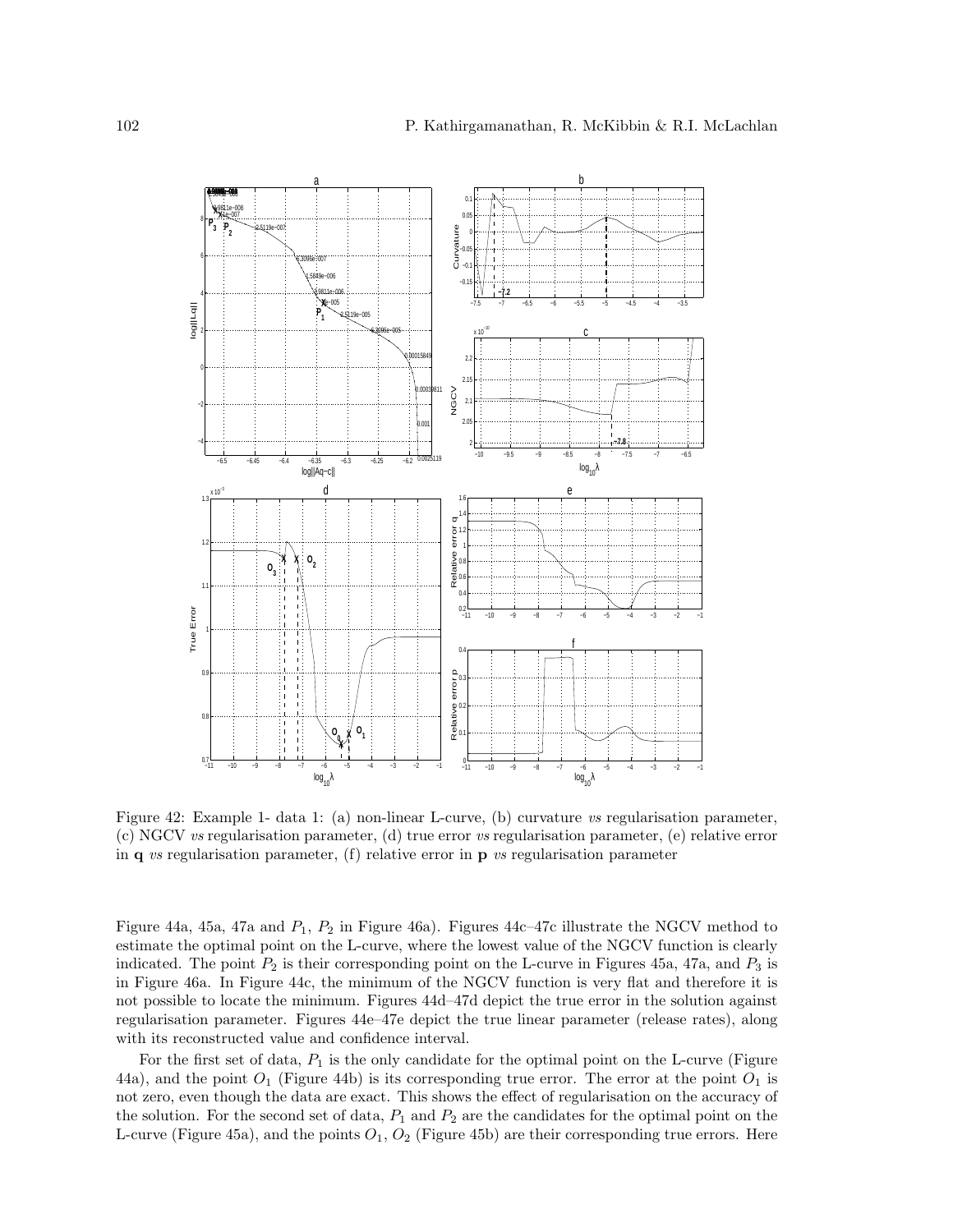

Figure 43: Example 1- data 2: (a) non-linear L-curve, (b) curvature vs regularisation parameter, (c) NGCV vs regularisation parameter, (d) true error vs regularisation parameter, (e) relative error in  $\bf{q}$  vs regularisation parameter, (f) relative error in  $\bf{p}$  vs regularisation parameter

the point  $O_1$  is our choice, since it is closer to the true minimum  $(O_0)$  than  $O_2$ . The error at  $O_1$ is larger than the true minimum and is on the right of  $O<sub>0</sub>$  (true minimum), i.e. the regularisation error dominates rather than the noise in the total error. For the third set of data,  $P_1$ ,  $P_2$  and  $P_3$  are the candidates for optimal points on the L-curve (Figure 46a), and the points  $O_1$ ,  $O_2$  and  $O_3$  (Figure 46d) are their corresponding true errors. The point  $O_1$  is closer to the true minimum  $(O<sub>0</sub>)$  than other two points and therefore the regularisation parameter corresponding to the point  $P_1$  is more suitable value for the problem than other values. The error at point  $P_1$  is larger than the true minimum, and is on the left side of  $O<sub>0</sub>$  (true minimum). This shows that the total error term is dominated by the noise in the data. Finally, for the fourth set of data,  $P_1$  and  $P_2$  are the candidates for optimal points on the L-curve (Figure 47a), and the points  $O_1$  and  $O_2$  (Figure 47d) are their corresponding true errors. The point  $O_1$  is our choice, since it is closer to the true minimum than  $O_2$ . The error at point  $O_1$  is larger than the true minimum  $(O_0)$ , and is on the left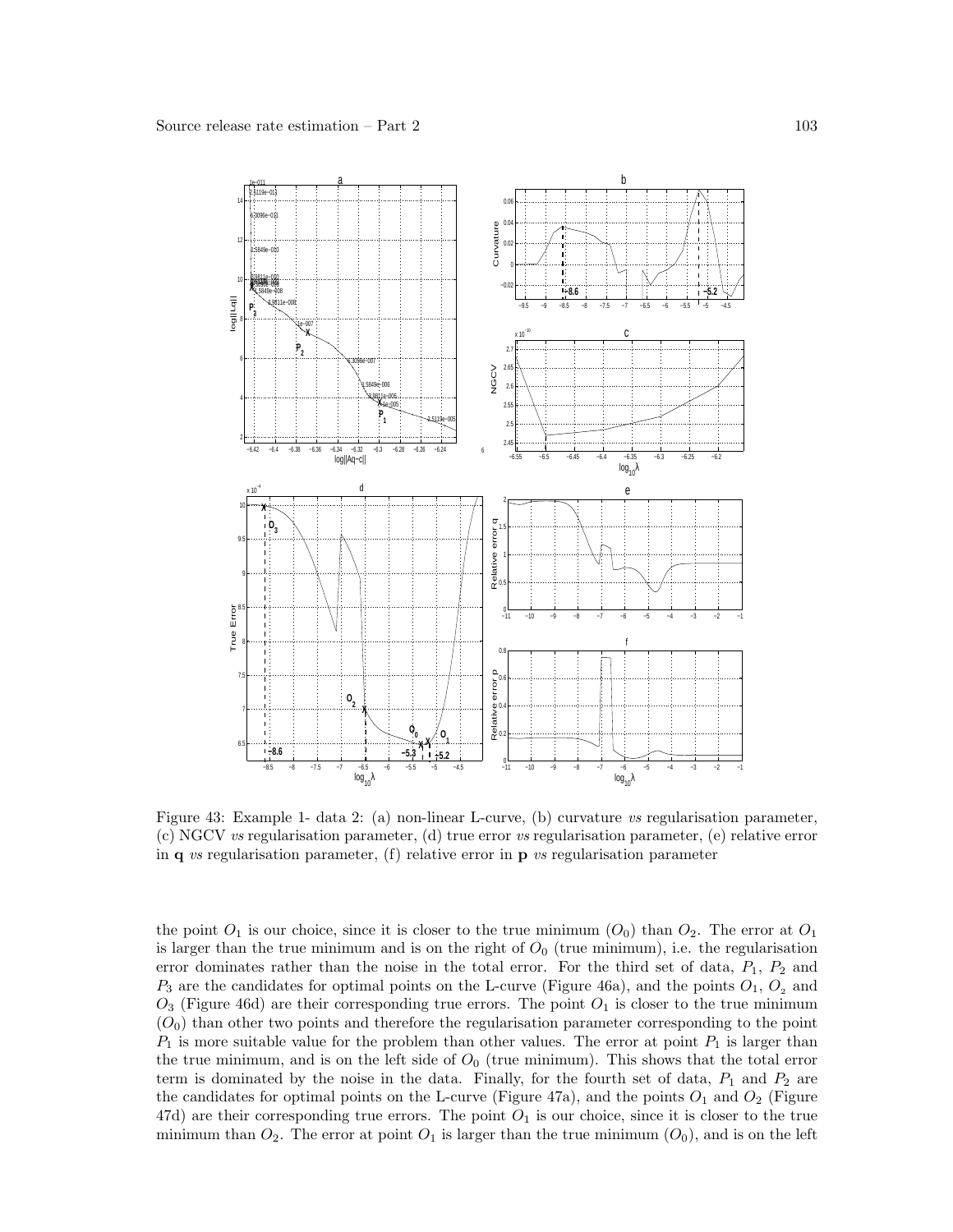Table 10: Case 2: Different size of same random noise (0%, 1%, 5%, and 10%) in the measured signal

|       |            | Noise in the data                         |                  |                  |                                    |
|-------|------------|-------------------------------------------|------------------|------------------|------------------------------------|
|       |            | $0\%$                                     | $1\%$            | $5\%$            | $10\%$                             |
|       | True value | Estimated value $\pm$ Confidence interval |                  |                  |                                    |
| $X_0$ | 200.00     | $202.33 \pm 0.37$ $202.73 \pm 2.0$        |                  |                  | $206.5 \pm 8.65$ $183.6 \pm 19.20$ |
| $Y_0$ | 30.00      | $30.2 \pm 0.05$                           | $31.2 \pm 1.70$  | $34.2 \pm 5.49$  | $37.15 \pm 9.80$                   |
| H     | 10.00      | $9.98 \pm 0.01$                           | $10.09 \pm 0.09$ | $10.65 \pm 0.51$ | $10.95 \pm 0.75$                   |



Figure 44: Example 2- data 1: (a) non-linear L-curve, (b) curvature vs regularisation parameter, (c) NGCV vs regularisation parameter, (d) true error vs regularisation parameter, (e) release rates vs time

side of  $O_0$  (true minimum). This shows the total error term is dominated by the noise in the data. It can be seen from Figures 44–47 that (i) the true error increases with increasing noise in the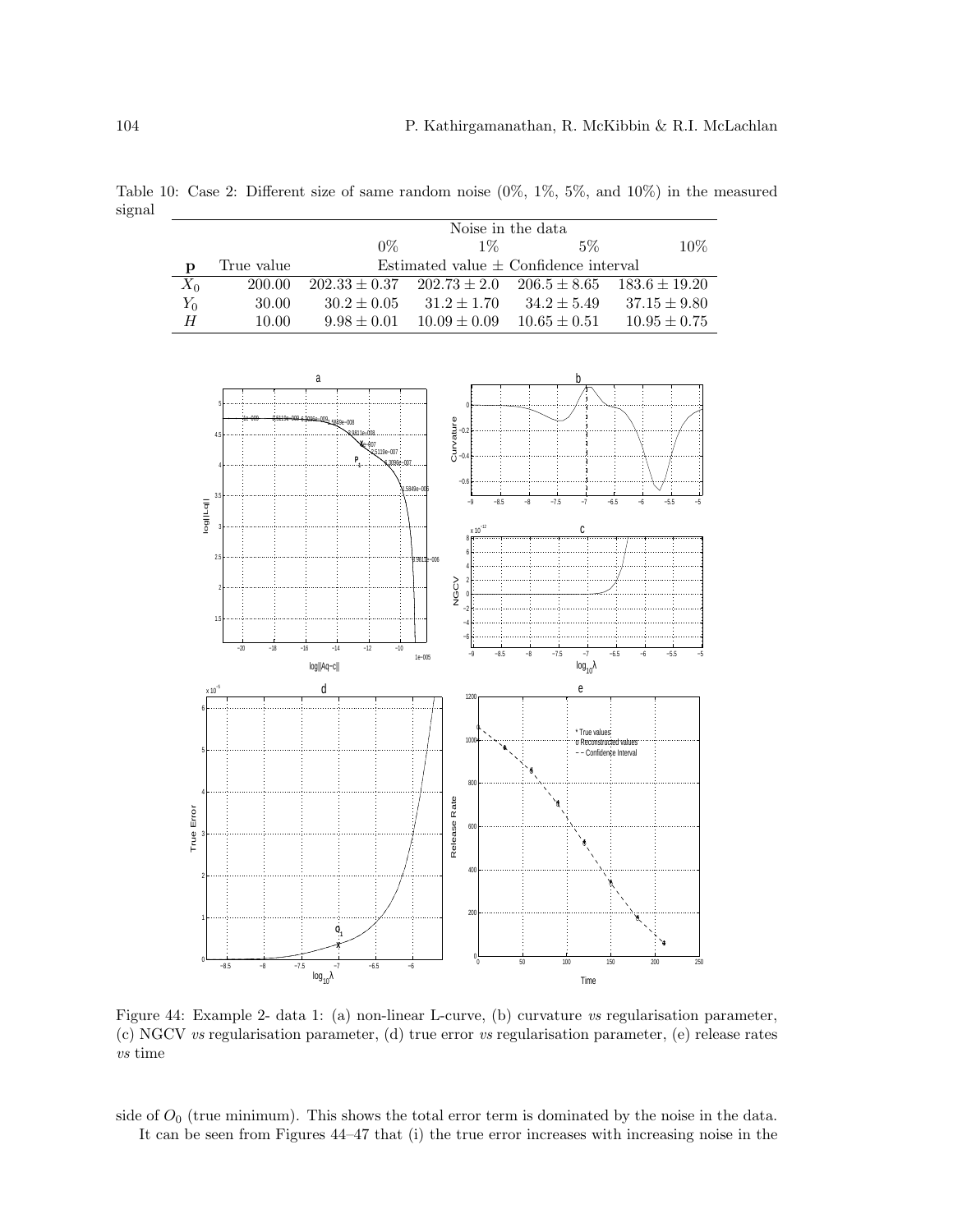

Figure 45: Example 2- data 2: (a) non-linear L-curve, (b) curvature vs regularisation parameter, (c) NGCV vs regularisation parameter, (d) true error vs regularisation parameter, (e) release rates vs time

data, (ii) the size of the confidence interval increases with increasing noise in the data, (iii) the errors in the first two reconstructed solutions are dominated by the regularisation error, while the last two are dominated by noise in the data.

#### Example 3: Different numbers of source points  $m$ , data points  $n$

In this example we consider the first three of the four data sets from the previous example. Twenty data samples are taken over the time interval  $t_0 = 0.01$  to  $t_n = 300$ , and the release-rate function is discretised into fifteen equal parts over the same time interval. The results of the source-term estimation are summarised in Table 11, Figures 48–50. Listed in the table are the true non-linear parameter (location) values along with the reconstructed values and confidence interval estimates. The L-curves, which have function minimum, are shown in Figures 48a–50a for each set of data. Figures 48b–50b depict the error in the linear parameters (release rates) as a function of  $\lambda$ . Figures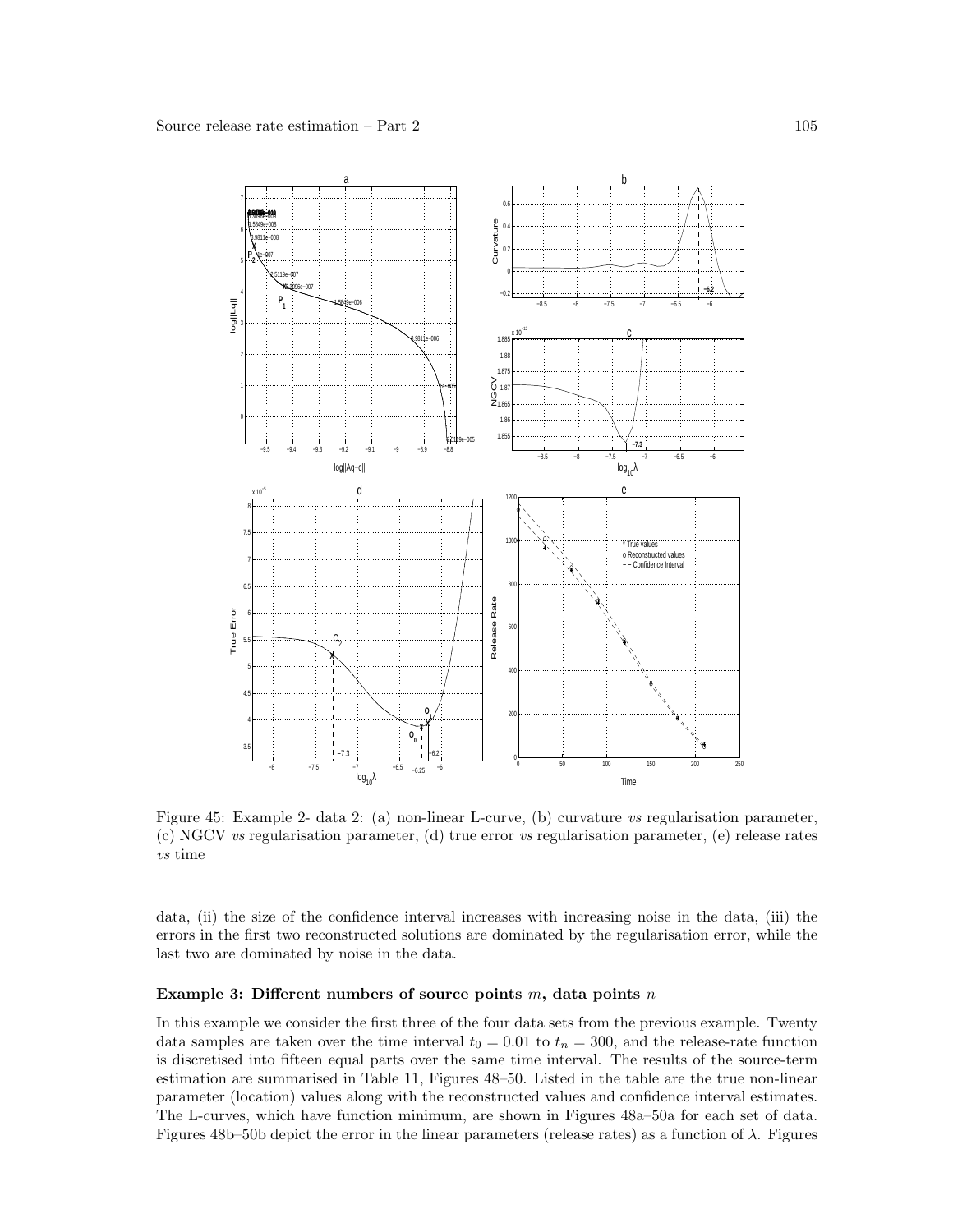

Figure 46: Example 2- data 3: (a) non-linear L-curve, (b) curvature vs regularisation parameter, (c) NGCV vs regularisation parameter, (d) true error vs regularisation parameter, (e) release rates vs time

48c–50c depict the error in the reconstructed location **p** as a function of  $\lambda$ . Figures 48d–50d depict the true error in the solution against different regularisation parameters. Figures 48e–50e depict the true linear parameter (release rates) along with its reconstructed value and confidence interval.

For the first set of data,  $P_1$  is the only corner on the L-curve (Figure 48a), and point  $O_1$  (Figure 48b) is its corresponding true error. The error at point  $O_1$  is not zero, even though the data are perfect. This shows the effect of regularisation in the reconstructed solution. For the second set of data,  $P_1$ ,  $P_2$  and  $P_3$  are the candidates for the optimal point on the L-curve (Figure 49a), and points  $O_1$ ,  $O_2$  and  $O_3$  (Figure 49d) are their corresponding true errors. Point  $O_1$  is closer to the true minimum than the other two points and therefore  $O_1$  is our choice for the optimal point. For the third set of data,  $P_1$ ,  $P_2$ ,  $P_3$  and  $P_4$  are the four candidates for the optimal point on the L-curve (Figure 50a), and points  $O_1-O_4$  (Figure 50d) are their corresponding true errors. Point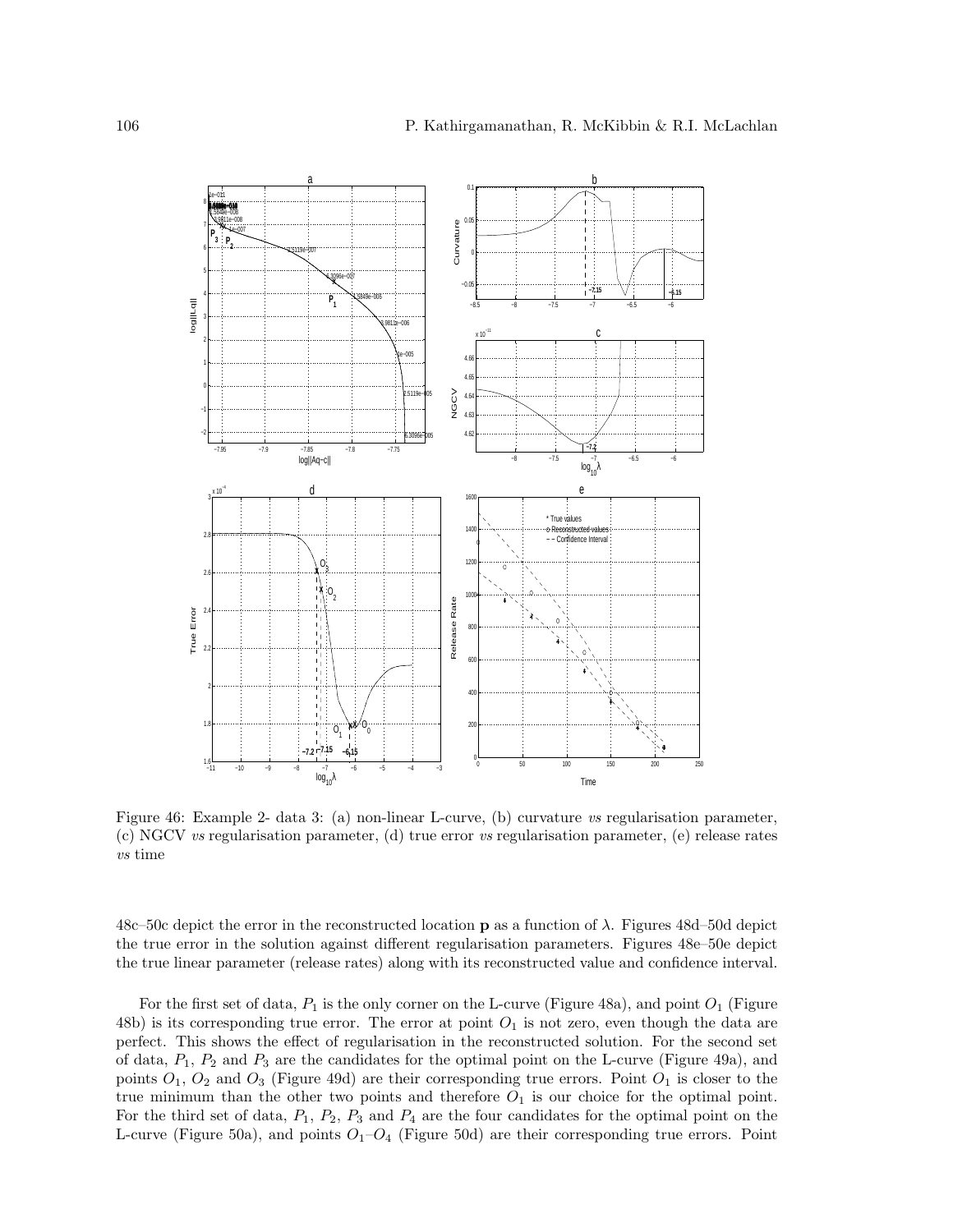

Figure 47: Example 2- data 4: (a) non-linear L-curve, (b) curvature vs regularisation parameter, (c) NGCV vs regularisation parameter, (d) true error vs regularisation parameter, (e) release rates vs time

 $O_1$  is closer to the true minimum  $(O_0)$  and therefore the regularisation parameter that corresponds to the point  $P_1$  is taken as the optimal value.

Important observations from these solutions are similar to the previous example, but the following differences can be observed between Examples 2 and 3:

- (i) when the data are perfect, error in the reconstructed solution decreases with the increasing number of source points (decreasing the discretisation size for the source function), because the total error also contains a numerical error due to the discretisation of the integral equation (2.37). By decreasing the size of the partition of the source function the numerical error due to discretisation can be minimised;
- (ii) when the data are corrupted by noise, the error in the reconstructed solution increases with the increasing discretisation parameter, because the condition number of a system matrix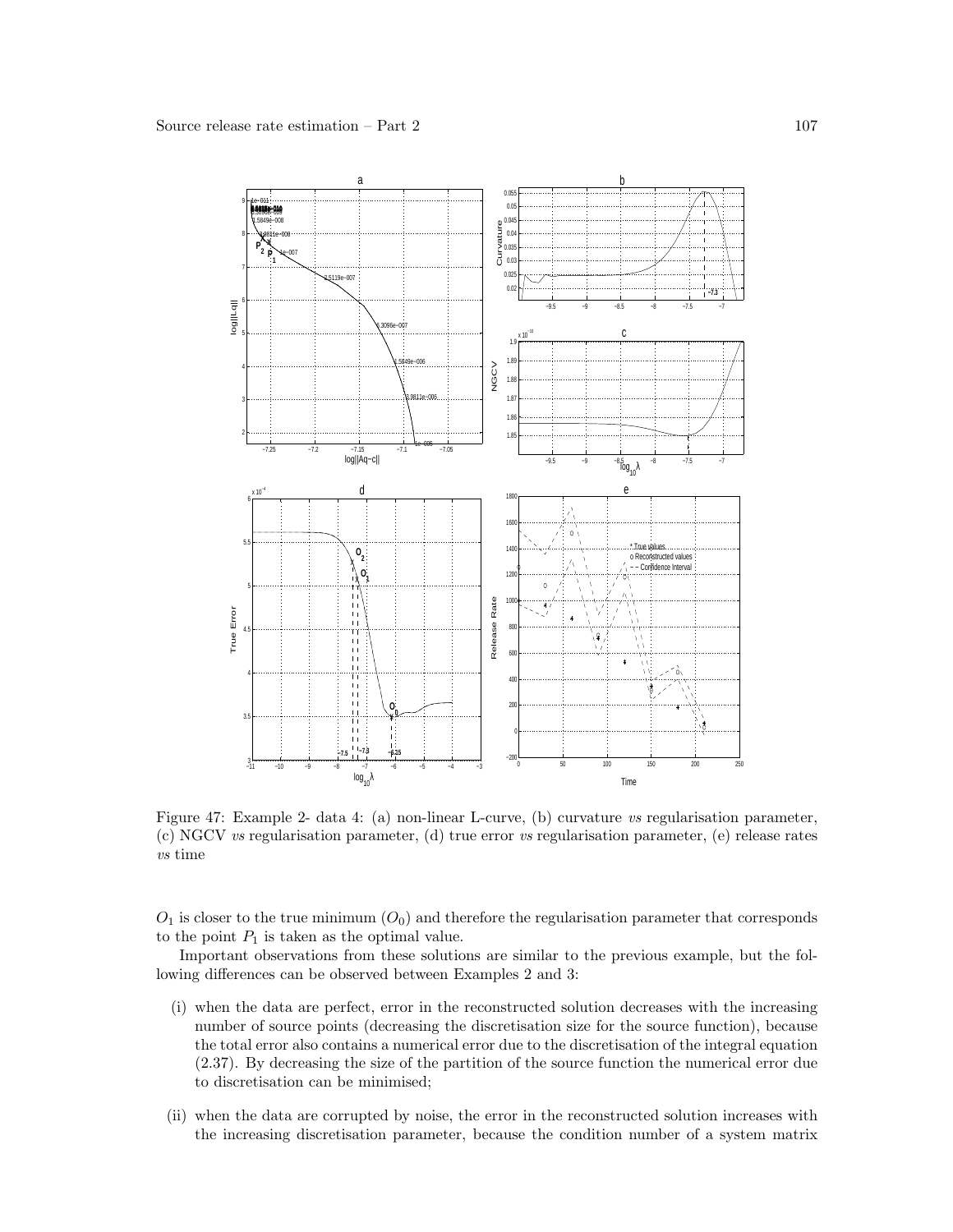Table 11: Case 3: Different number of source, data points

|       |            | Noise in the data |                                           |                  |  |
|-------|------------|-------------------|-------------------------------------------|------------------|--|
|       |            | $0\%$             | $1\%$                                     | $5\%$            |  |
|       | True value |                   | Estimated value $\pm$ Confidence interval |                  |  |
| $X_0$ | 200.00     |                   | $200.75 \pm 0.21$ $202.29 \pm 1.80$       | $200.2 \pm 8.0$  |  |
| $Y_0$ | 30.00      | $30.06 \pm 0.02$  | $31.08 \pm 1.38$                          | $35.2 \pm 5.89$  |  |
| H     | 10.00      | $9.99 \pm 0.001$  | $10.10 \pm 0.14$                          | $10.68 \pm 0.51$ |  |



Figure 48: Example 3- data 1: (a) non-linear L-curve, (b) relative error in q vs regularisation parameter, (c) relative error in  $\bf{p}$  vs regularisation parameter, (d)true error vs regularisation parameter, (e) release rates vs time

increases with the decrease of the partition size of the source function.

Further, Groetsh (4) shown that increasing the discretisation parameter (i.e. decreasing the size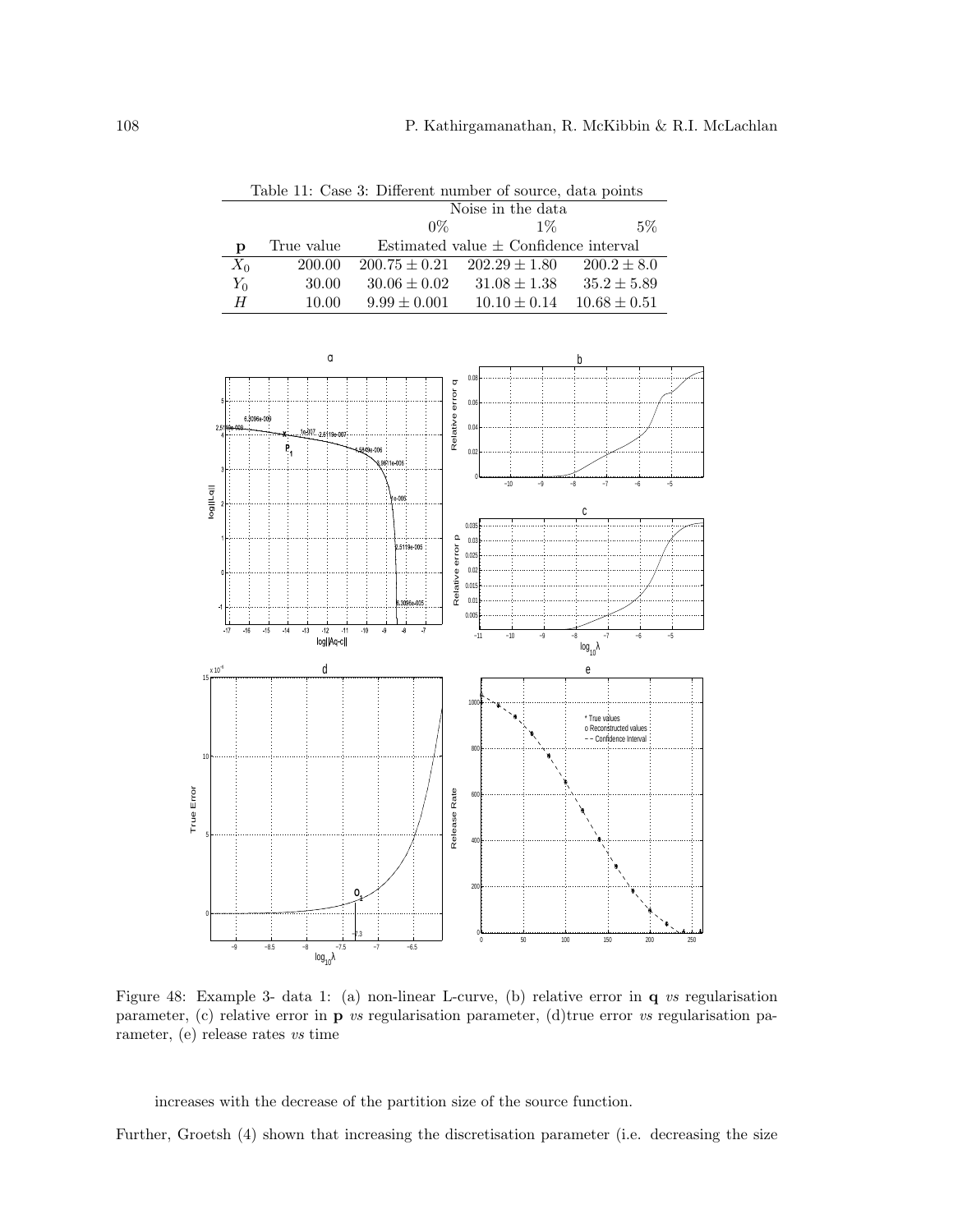

Figure 49: Example 3- data 2: (a) non-linear L-curve, (b) relative error in q vs regularisation parameter, (c) relative error in  $\bf{p}$  vs regularisation parameter, (d) true error vs regularisation parameter, (e) release rates vs time

of the partition) creates a large condition number, and the upper bound on the relative solution error increases dramatically. The condition of a system matrix is a measure of ill conditioning, and we can therefore say that the accuracy of the solution depends on the degree of ill conditioning.

#### Example 4: Two different source functions

In this example we consider two data sets created by using two different source functions shown by stars in the Figures 51c and 52c respectively. The results of the inverse model estimation are summarised in Table 12, Figures 51 and 52. Listed in the table are the true non-linear parameter (location) values along with the reconstructed values and confidence interval estimates. The Lcurve, which has a lowest function value, is shown in Figures 51a and 52a for each set of data. Figures 51b and 52b depict the true error in the solution against different regularisation parameters.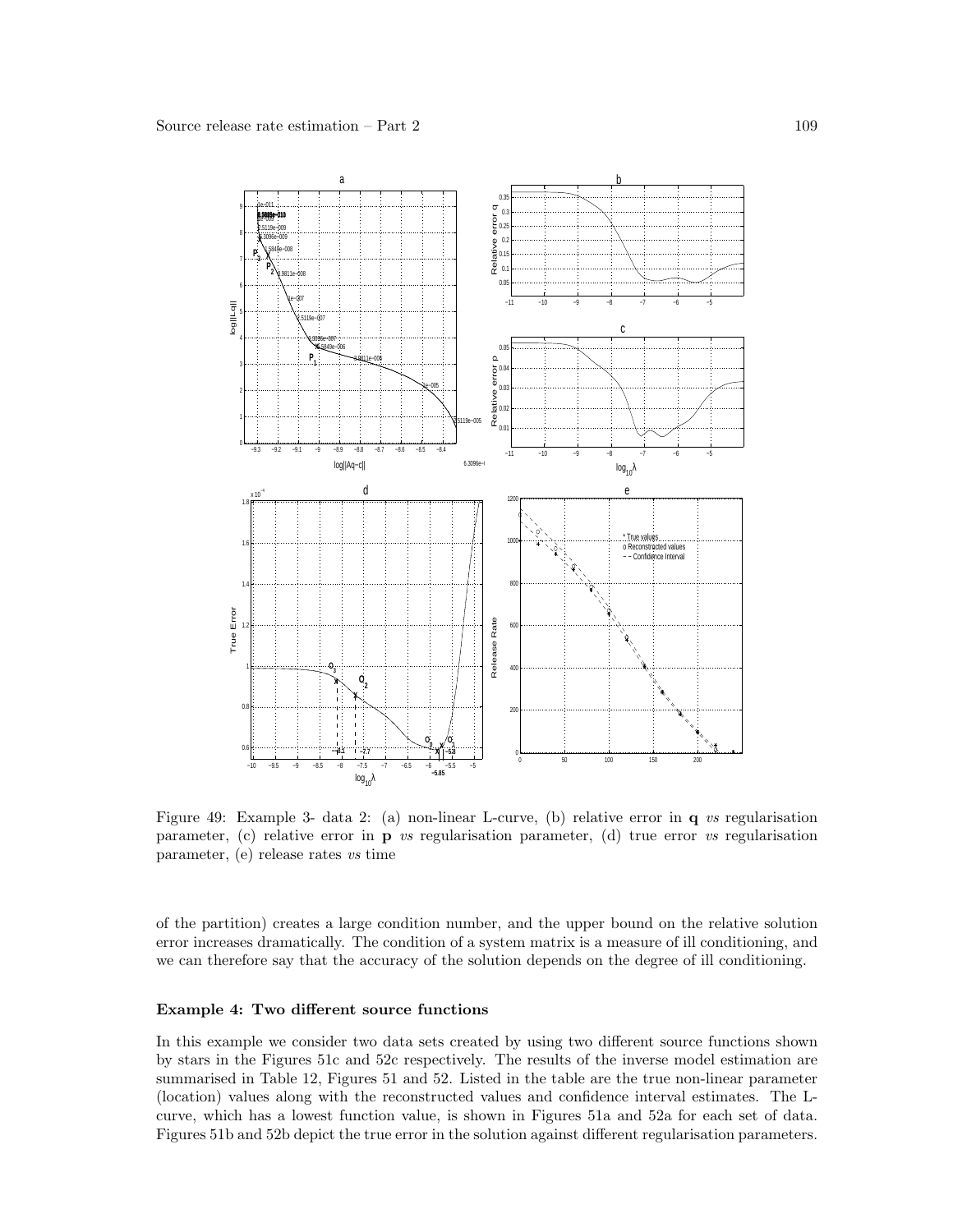

Figure 50: Example 3- data 3: (a) non-linear L-curve, (b) relative error in q vs regularisation parameter, (c) relative error in **p** vs regularisation parameter, (d) true error vs regularisation parameter, (e) release rates vs time

Figures 51c and 52c depict the true linear parameter (release rates) along with its reconstructed value and confidence interval. Figures 51d and 52d depict the true concentration history at the location P along with its reconstructed history.

For the first set of data,  $P_1$ ,  $P_2$  and  $P_3$  are the three candidates for the optimal point on the L-curve (Figure 51a) and points  $O_1$ ,  $O_2$  and  $O_3$  (Figure 51b) are their corresponding true errors. The error at the point  $P_1$  is at the true minimum  $(O_0 = O_1)$  where both error due to regularisation and error due to noise are equal. Therefore  $P_1$  is more suitable for an optimal point than other points. For the second set of data,  $P_1$ ,  $P_2$  are the candidates for the optimal point (Figure 52a) and points  $O_1$ , and  $O_2$  (Figure 52b) are their corresponding true errors respectively. Point  $O_1$  is closer to the true minimum and therefore the regularisation parameter that corresponds to point  $P_1$  is more suitable for the problem than other points. The important observation from this example is that the errors in the reconstructed solutions are not equal even though the data are corrupted by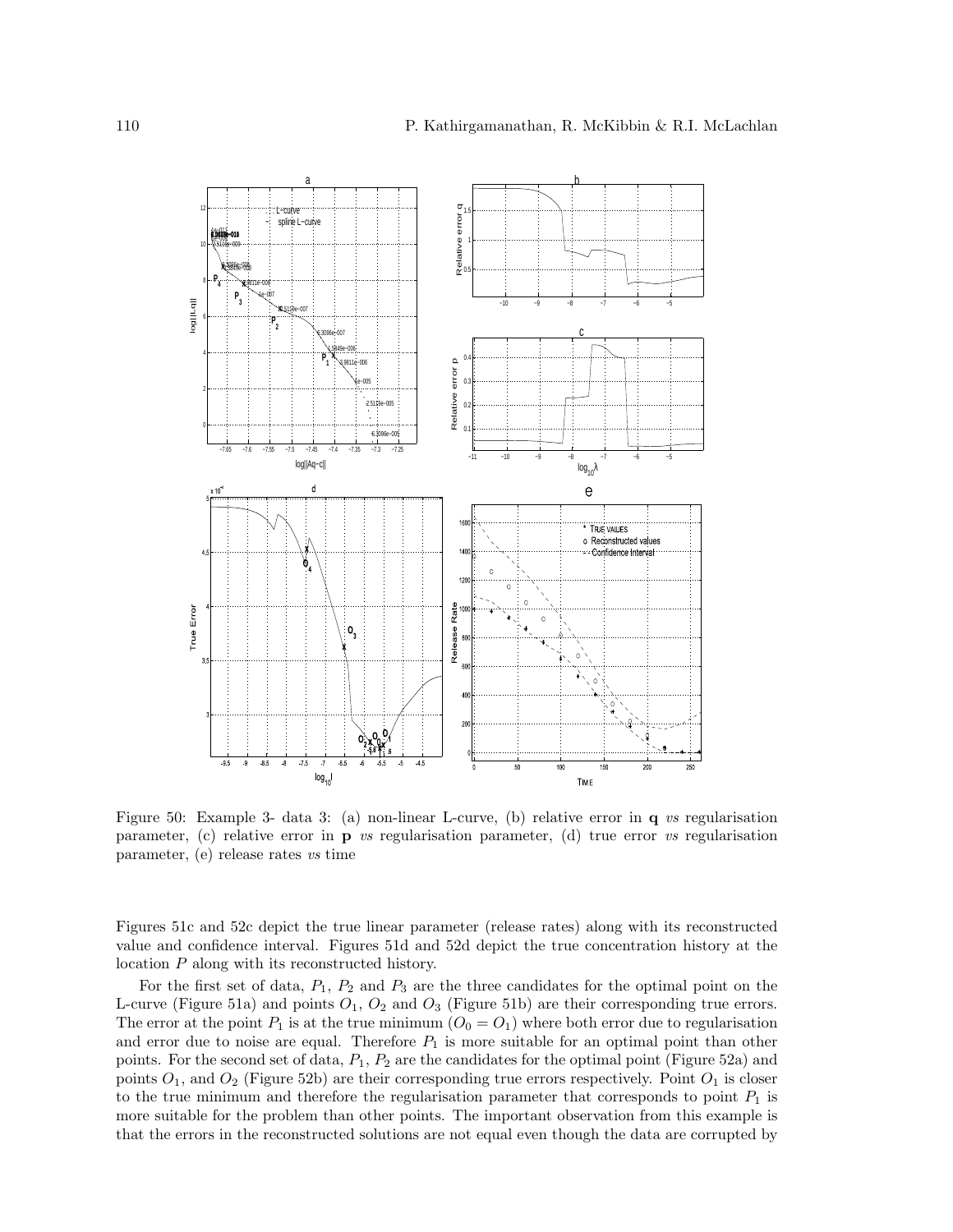

Figure 51: Example 4- data 1: (a) Non-linear L-curve, (b) true error vs Regularisation parameter, (c) release rates vs time, (d) concentration history at the point  $P=(X_0, Y_0, 0)$ 

the same size of the same random noise.

## Example 5: Source at different locations

In this example we first simulate three sets of perfect data using the same source at three different locations. Then we corrupt each set of data by adding 2%, 4% and 8% of normally distributed relative noise. The results of the source location estimation and the relative error in the release rate estimation using these corrupted data are summarised in Table 13. The important observations from Table 13 are

- (i) the confidence interval of the location estimates increases with increasing source distance for the same amount of noise,
- (ii) the percentage of error in the release rates increases with increasing source distance.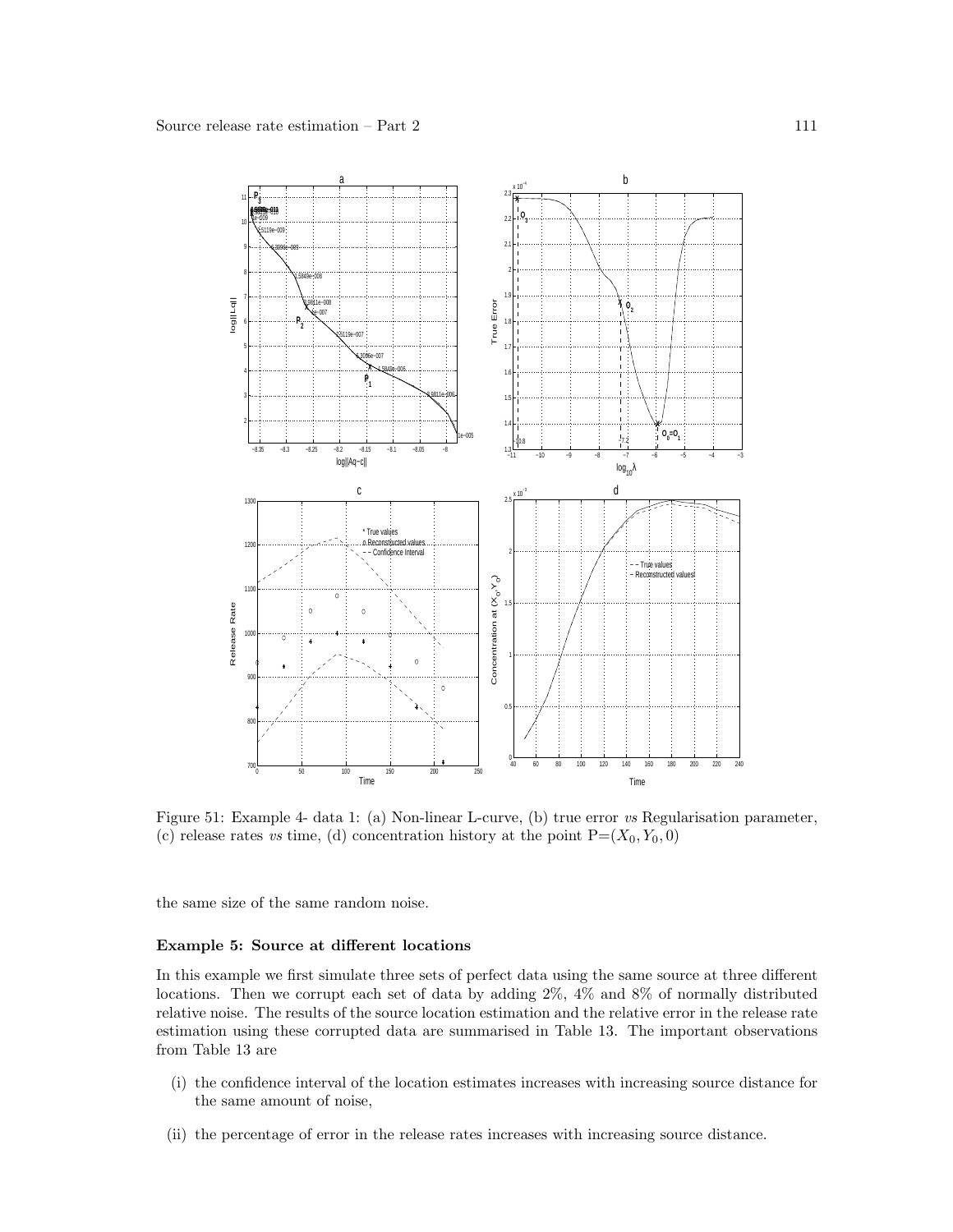

Figure 52: Example 4- data 2: (a) Non-linear L-curve, (b) true error vs regularisation parameter, (c) release rates vs time, (d) concentration history at the point P

In Chapter 5, we learned that the condition number of the coefficient matrix increases with the increasing distance between source and observation sites. But the condition number is proportional to the ill-conditioning of the coefficient matrix. Therefore the reason for the above two observation is due to ill-conditioning of the problem i.e. ill-conditioning of the problem increases with increasing distance between the source and the observation sites.

# 5.2 Method-3

We consider two examples to demonstrate the developed method for finding the release rate  $q(t)$ and the location  $(X_0, Y_0, H)$ . The purposes of this example are:

(i) to demonstrate the simultaneous estimation of parameters  $X_0$ ,  $Y_0$ ,  $H$  and the source release function  $q(t)$ ;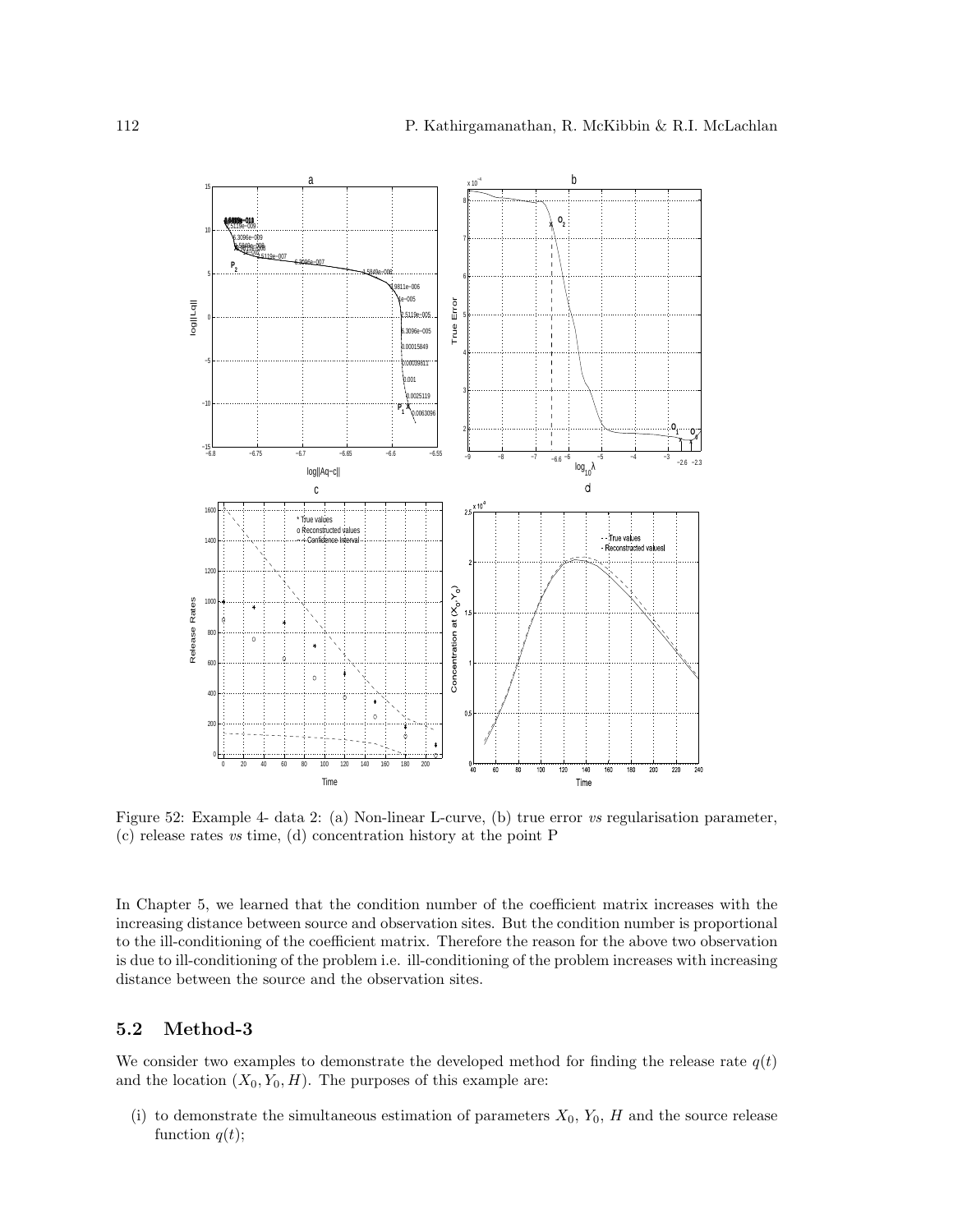|       |        |                   | True value Estimated value $\pm$ Confidence interval |
|-------|--------|-------------------|------------------------------------------------------|
|       |        | data 1            | data 2                                               |
| $X_0$ | 150.00 | $151.30 \pm 7.74$ | $161.14 \pm 14.80$                                   |
| $Y_0$ | 25.00  | $26.8 \pm 4.10$   | $19.0 \pm 22.6$                                      |
| Н     | 12.00  | $12.15 \pm 0.35$  | $11.50 \pm 2.24$                                     |

Table 12: Case 4: Comparison of two different source functions when the measured data is corrupted with 25% random noise

(ii) to compare the solutions obtained using methods  $2 \& 3$ 

#### Example 6

In this example we consider a set of data that is corrupted by 10% of random noise. The results of the source-term estimation are summarised in Table 14 and Figure 53. Listed in Table 14 are the true non-linear parameter (location) values along with the reconstructed values and their confidence interval estimates. The graph of the regularisation parameter vs the number of calculations is shown in Figure 53a. This figure clearly shows that after a few calculations the regularisation parameter converges to  $2.34 \times 10^{-6}$ . Figures 53b and 53c depict the relative error in q and p respectively as a function of  $\lambda$ . Figure 53d depicts the true linear parameters (release rates), along with their reconstructed values and confidence interval estimation. Figure 53e depicts the true and reconstructed concentration history at the location P.

Source location (p) estimations using method 2 are also listed in Table 14. This table also contains the optimal value of  $\lambda$ , the relative error in the source location estimation (p), the relative error in the release rate (q) estimation using each method, and a value of  $\lambda$  where the true error function is minimum. Since we know the true error minimum and it is therefore possible to compare the accuracy of the values obtained using methods 2 and 3. The value the regularisation parameter obtained using method 3 is closer to the value of  $\lambda$  where it has the lowest true error, than the value obtained using method 2. Further, the size of the confidence interval is small for method 3. Therefore, we can say that method 3 performs better than method 2. But if we consider the relative error estimates of p and q, it is difficult to judge the accuracy of the methods against each other.

## Example 7

In this example we consider first two examples of section 6.6.1 to compare the relative error in the location p and the release rates q estimates using methods 2 and 3. A comparison of relative errors for these examples using these methods is given in Table 15.

## 6 Summary and Discussion

The goal of the work presented here is to develop an inverse model capable of simultaneously estimating the location and release rate of a pollutant gas from a point source. The approach is based on a non-linear least squares estimation using pollutant concentration measurements on the ground. As the problem is ill-posed, we apply Tikhonov's regularisation method to stabilise the solution. The problem is non-linear and therefore we cannot use only linear algebra to determine the solution. In the process, we developed three different algorithms, each of which is applied to many test cases. In all of our algorithms we used the fact that some of the parameters are linear and hence can be determined using simple linear algebra. For the computation of non-linear parameters we then relied exclusively on *MATLAB*'s routine *lsqnonlin*. This process is speeded up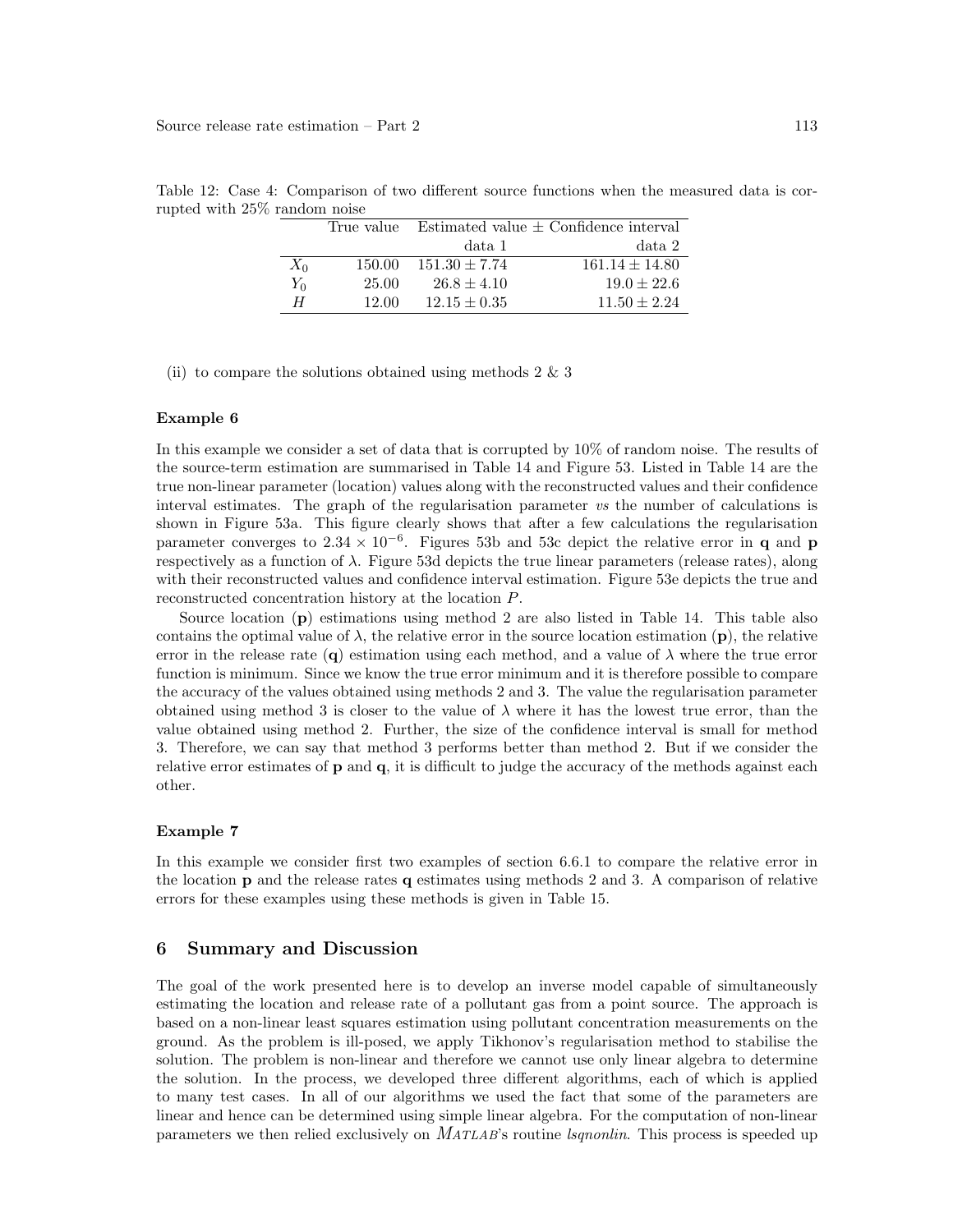| Noise in     |                               | $\overline{2}$                     | 4                                            | 8                                  |  |
|--------------|-------------------------------|------------------------------------|----------------------------------------------|------------------------------------|--|
| data         |                               |                                    |                                              |                                    |  |
|              |                               |                                    |                                              |                                    |  |
| p            | True value                    |                                    | Reconstructed vale $\pm$ Confidence interval |                                    |  |
| $X_0$        | 800                           | $799.6 \pm 0.9$                    | $798.9 \pm 1.8$                              | $795.2 \pm 3.9$                    |  |
| $Y_0$        | 100                           | $102.8 \pm 1.5$                    | $104.4 \pm 2.9$                              | $100.4 \pm 6.5$                    |  |
| H            | 12                            | $12.1 \pm 0.2$                     | $12.2 \pm 0.4$                               | $13.1 \pm 0.9$                     |  |
|              |                               | Relative error estimates in q      |                                              |                                    |  |
| $\mathbf q$  |                               | 0.038                              | 0.065                                        | 0.080                              |  |
|              |                               |                                    |                                              |                                    |  |
| $\mathbf{p}$ | True value                    |                                    | Reconstructed vale $\pm$ Confidence interval |                                    |  |
|              |                               |                                    | $2803.2 \pm 26.1$                            |                                    |  |
| $X_0$        | 2800<br>100                   | $2801.6 \pm 12.9$                  | $106.5 \pm 41.5$                             | $2815.4 \pm 56.6$                  |  |
| $Y_0$<br>H   | 12                            | $103.8 \pm 20.7$<br>$13.9 \pm 1.6$ | $15.1 \pm 3.0$                               | $105.9 \pm 77.8$<br>$14.7 \pm 6.6$ |  |
|              |                               |                                    |                                              |                                    |  |
|              | Relative error estimates in q |                                    |                                              |                                    |  |
| q            |                               | 0.062                              | 0.096                                        | 0.107                              |  |
|              |                               |                                    |                                              |                                    |  |
| p            | True value                    |                                    | Reconstructed vale $\pm$ Confidence interval |                                    |  |
| $X_0$        | 3800                          | $3801.2 \pm 17.5$                  | $3811.2 \pm 35.8$                            | $3833.31 \pm 51.0$                 |  |
| $Y_0$        | 100                           | $103.3 \pm 33.5$                   | $106.2 \pm 58.3$                             | $103.90 \pm 105.2$                 |  |
| H            | 12                            | $14.9 \pm 3.5$                     | $19.2 \pm 7.1$                               | $20.1 \pm 8.3$                     |  |
|              |                               |                                    |                                              |                                    |  |
|              |                               | Relative error estimates in q      |                                              |                                    |  |
| $\mathbf q$  |                               | 0.155                              | 0.216                                        | 0.256                              |  |
|              |                               |                                    |                                              |                                    |  |

Table 13: Case 5: Source at different locations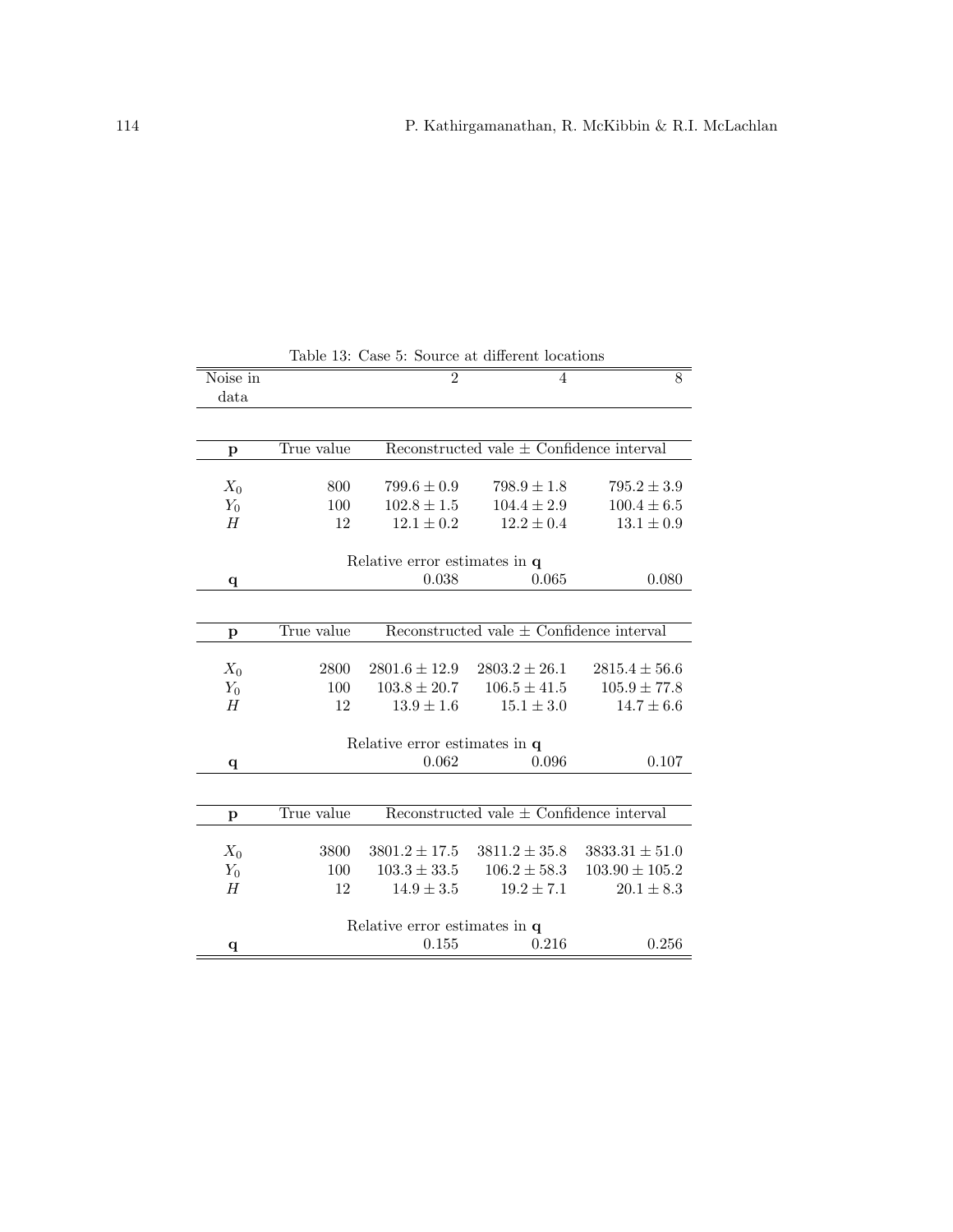

Figure 53: Method 3: (a) convergence of  $\lambda$ , (b) relative error in q, (c) relative error in p, (d) release rates vs time (e) concentration history at the point  $P=(X_0, Y_0, 0)$ 

enormously because, after the elimination of linear parameters, only three non-linear parameters remain.

A series of examples given in the last section describes how the model is able to determine the location and release rate of a pollution source, and how factors such as noise in the data, regularisation and the size of discretisation affect the accuracy of the solution. The results from these examples suggest that the inverse model is capable of estimating the location and the release rate of a pollution source to a reasonable degree of accuracy. Four factors affect the accuracy of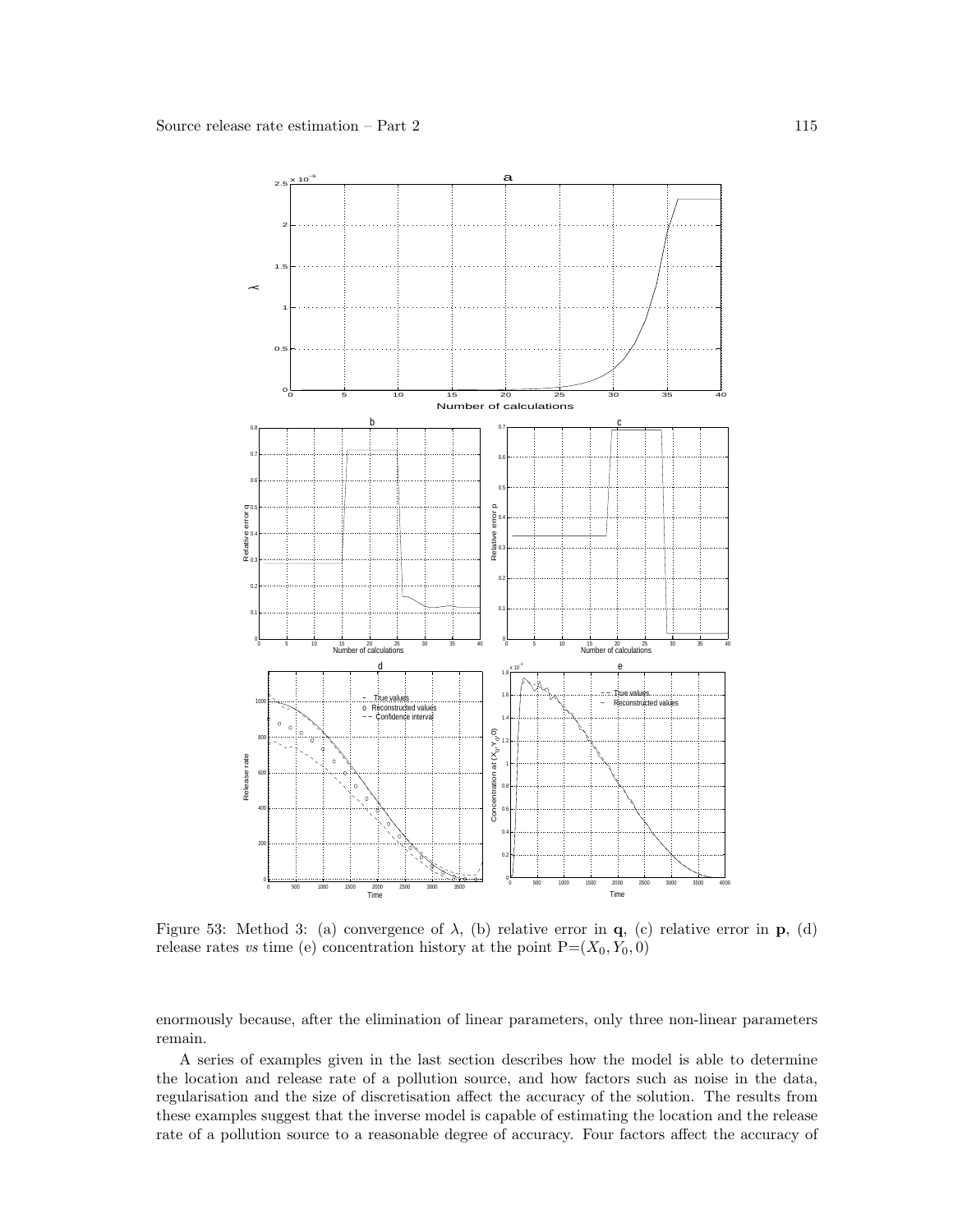|                          |                      | Method 2                           | Method 3                                   |  |
|--------------------------|----------------------|------------------------------------|--------------------------------------------|--|
| p                        | True value           |                                    | Estimated values $\pm$ Confidence interval |  |
|                          |                      |                                    |                                            |  |
| $X_0$                    | 300.0                | $304.0 \pm 14.2$                   | $305.0 \pm 12.6$                           |  |
| $Y_0$                    | 50.0                 | $47.8 \pm 10.1$                    | $47.9 \pm 9.7$                             |  |
| Н                        | 12.0                 | $11.4 \pm 0.7$                     | $11.4 \pm 0.7$                             |  |
|                          |                      |                                    |                                            |  |
|                          |                      | Regularization parameter estimates |                                            |  |
|                          | $1.0 \times 10^{-5}$ | $1.58 \times 10^{-6}$              | $2.34 \times 10^{-6}$                      |  |
|                          |                      |                                    |                                            |  |
| Relative error estimates |                      |                                    |                                            |  |
| р                        |                      | 0.016                              | 0.018                                      |  |
|                          |                      | 0.122                              | 0.120                                      |  |

Table 14: Example 6: Comparison of estimates using Methods 2 and 3

Table 15: Example 7: Comparison of relative error estimates Methods 2  $\&$  3 Example No Data set no Parameter Method 2 Method 3

| тхашре то | рата вет по | т агашелет | wiecnou z | neemog o |
|-----------|-------------|------------|-----------|----------|
|           |             |            |           |          |
| Example 1 | Data 1      | р          | 0.088     | 0.120    |
|           |             | q          | 0.340     | 0.288    |
|           | Data 2      | р          | 0.035     | 0.07     |
|           |             | q          | 0.51      | 0.40     |
|           |             |            |           |          |
| Example 2 | Data 1      | p          | 0.012     | 0.000    |
|           |             | q          | 0.030     | 0.002    |
|           | Data 2      | р          | 0.015     | 0.032    |
|           |             | q          | 0.075     | 0.112    |
|           | Data 3      | р          | 0.038     | 0.034    |
|           |             | q          | 0.275     | 0.335    |
|           | Data 4      | р          | 0.088     | 0.085    |
|           |             | q          | 0.526     | 0.340    |

the solution:

- (i) size and randomness of noise in the data,
- (ii) size of discretization of the source function,
- (iii) regularisation, and
- (iv) distance between source and observation sites.

From our observations it can be noticed that the major factor induces error in the reconstructed solution is the noise in the data. Therefore we can conclude that the total error in the solution mostly depends on inaccuracies in the data.

We employ basically two methods (method 2 and method 3) to find the optimal value of the regularisation parameter. In method 2 we solved the problem for a sequence of  $\lambda$  values and then we employed three different methods described in section 6.3 to picked the optimal point on the L-curve. In method 3 we also solved the problem for a sequence of  $\lambda$  values but here we start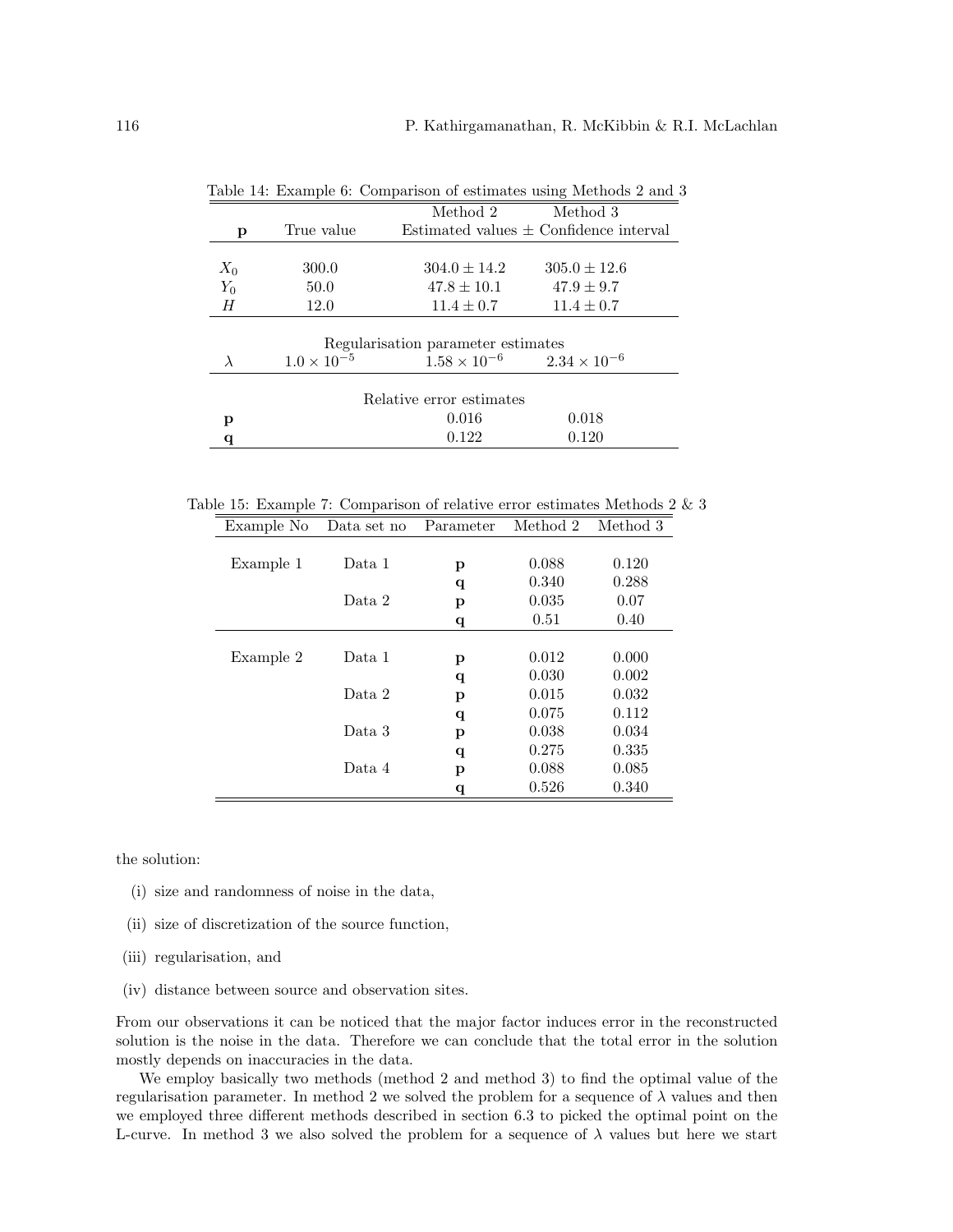from smaller  $\lambda$  and then decrease its value until its steady state. Both methods perform well, and one particular approach does not always predict a better result than the other method. In our experience, therefore both methods are equally useful. If we consider only the amount of computation time, then method 3 is a better choice than method 2.

## References

- [1] L.L. Edwards, R.P. Fries, L.G. Peters & P.H. Gudiksen, The use of non-linear regression analysis for integrating pollutant concentration measurements with atmospheric dispersion modelling for source term estimation. Nuclear Technology, (101), 168–181, 1993.
- [2] C. G. Farquharson, and D. W. Oldenburg, A comparison of L-curve and GCV techniques for estimating the regularisation parameter in nonlinear inverse problems, Submitted to Geophysical Journal International, 2002.
- [3] C. G. Farquharson, and D. W. Oldenburg, Automatic estimation of the trade-off parameter in nonlinear inverse problems using the GCV and L-curve criteria, SEG 70th Annual Meeting, Calgary, Alberta, 6 - 11 August 2000.
- [4] C.W. Groetsch, Inverse problems in the Mathematical Sciences. Vieweg, Bruanschweig, Wiesbadden, 1993.
- [5] M. E. Gulliksson, and P. A. Wedin P, Algorithms for using nonlinear L-curve Submitted to SIAM Journal of Optimisation, 1998.
- [6] m. E. Gulliksson, and P. A. Wedin, Analyzing the nonlinear L-curve, Submitted to SIAM Journal of Optimisation, 1998.
- [11] M. E. Gulliksson and P. A. Wedin, Algorithms for using the non-linear L-curve. Submitted to SIAM J. Optim , 1998.
- [8] C.P. Hansen, Rank-deficient and discrete ill-posed problems. SIAM, Philadelphia, PA, 1997.
- [9] C.P. Hansen, Regularisation tools: A MATLAB package for analysis and solution of discrete ill-posed problems Danish Computing Center for Research and Education, 1993.
- [10] E. Haber E, and D. W. Oldenburg, A GCV based method for non-linear ill-posed problems, Computational Geosciences, 4, 41–63, 2000.
- [11] P. Kathirgamanathan, R. McKibbin and R.I. McLachlan, Source term estimation of pollution from an instantaneous point source. MODSIM, (6)2:1013–1018, 2001.
- [12] P. Kathirgamanathan, R. McKibbin and R.I. McLachlan, Source release rate estimation of atmospheric pollution from non-steady point source at known location. Submitted to the Journal of Environmental Modelling and Assessment, 2002.
- [13] J.F. Kibler & J.T. Suttles, Air pollution model parameter estimation using simulated LIDAR data. AIAA Journal, (15)10, 1381–1384, 1977.
- [14] R.H. Myers, Classical and modern regression with applications. Duxbury Press, Boston: PWS-KENT, 1990.
- [15] P.S. Mahar, Identification of pollution sources in transient groundwater systems. Water Resources Management, (14), 209–227, 2000.
- [16] A.D Woodbury & T.J. Ulrych, Minimum relative entropy inversion: Theory and application to recovering the release history of a groundwater contaminant. Water Resources Research, (32), 2671–2681, 1996.